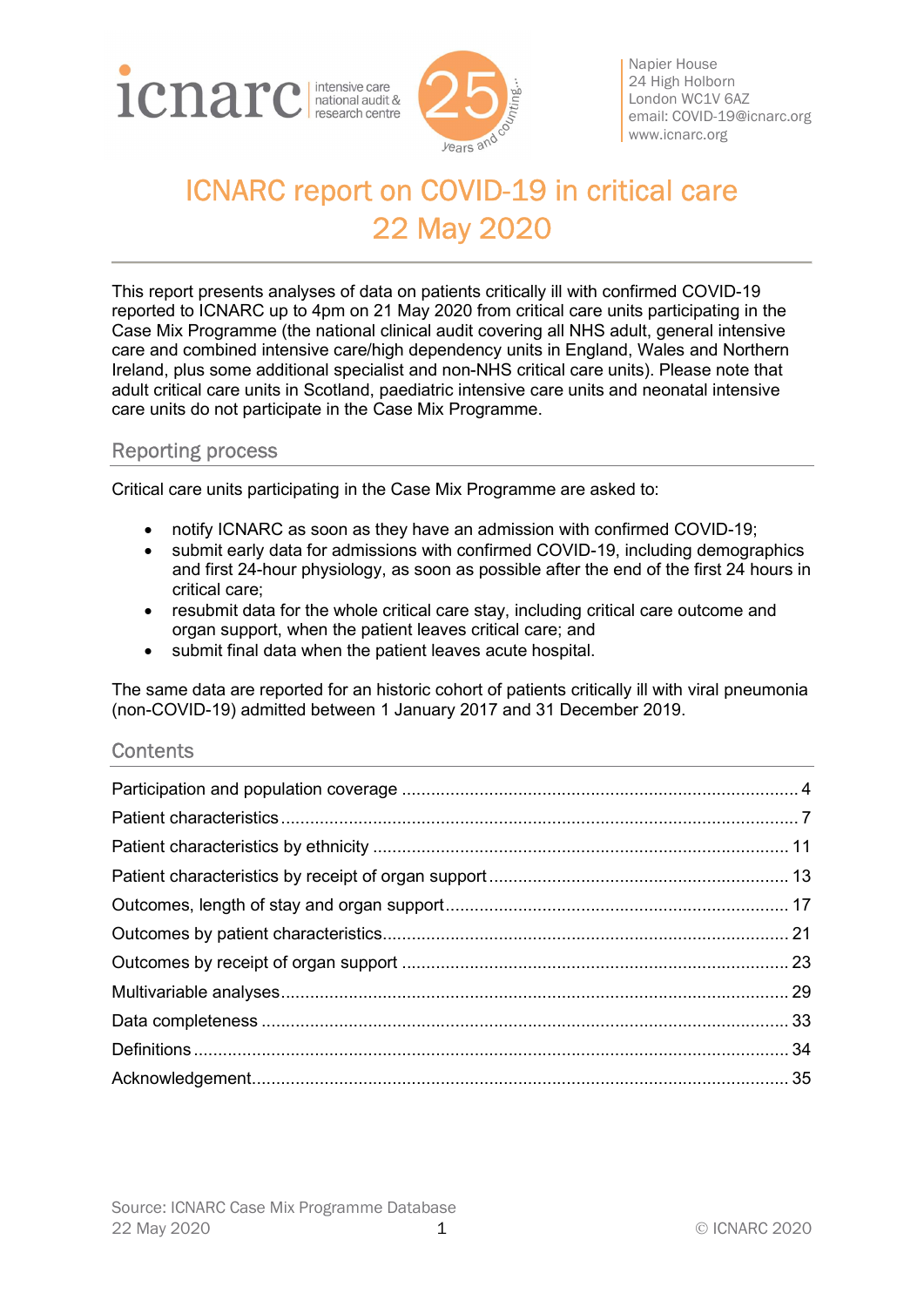# List of tables

| Table 1  |                                                                                      |
|----------|--------------------------------------------------------------------------------------|
| Table 2  | Patient characteristics: medical history and indicators of acute severity *  8       |
| Table 3  |                                                                                      |
| Table 4  | Patient characteristics: medical history and indicators of acute severity by         |
|          |                                                                                      |
| Table 5  | Patient characteristics: demographics by receipt of respiratory support * 13         |
| Table 6  | Patient characteristics: medical history and indicators of acute severity by receipt |
|          |                                                                                      |
| Table 7  | Patient characteristics: demographics by receipt of renal support * 15               |
| Table 8  | Patient characteristics: medical history and indicators of acute severity by receipt |
|          |                                                                                      |
| Table 9  |                                                                                      |
| Table 10 |                                                                                      |
| Table 11 |                                                                                      |
| Table 12 |                                                                                      |
| Table 13 | Outcome, length of stay and organ support by receipt of respiratory support * 25     |
| Table 14 | Outcome, length of stay and organ support by receipt of renal support *  26          |
| Table 15 | Outcome by receipt of respiratory support * and patient characteristics  27          |
| Table 16 |                                                                                      |
| Table 17 |                                                                                      |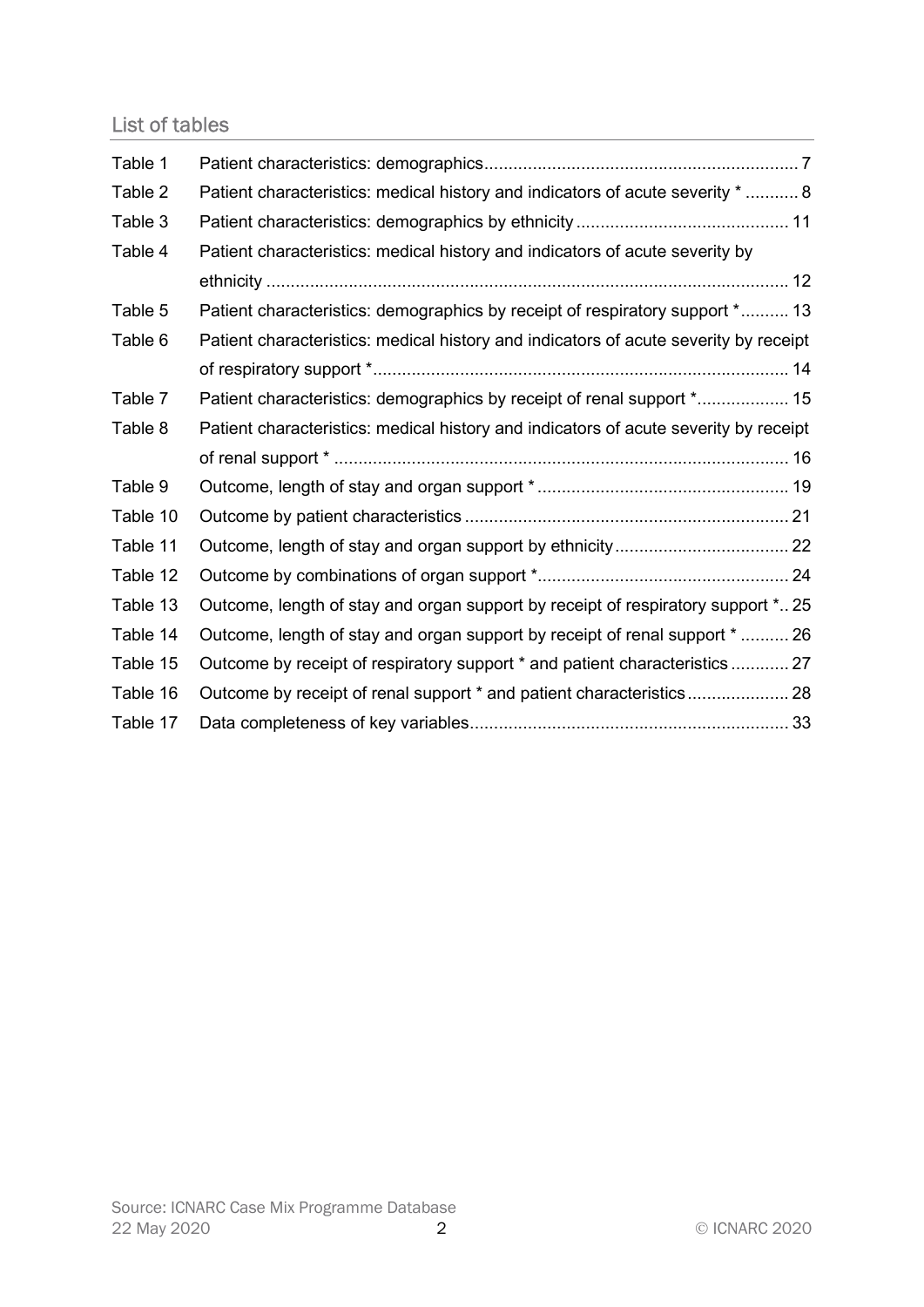# List of figures

| Figure 1  | Numbers of patients with data included in this report and outstanding * 4          |  |
|-----------|------------------------------------------------------------------------------------|--|
| Figure 2  | Number of new patients critically ill with confirmed COVID-19 by date of start of  |  |
|           |                                                                                    |  |
| Figure 3  | Cumulative number of patients critically ill with confirmed COVID-19 by date of    |  |
|           |                                                                                    |  |
| Figure 4  | Total number of patients critically ill with confirmed COVID-19 by date * 6        |  |
| Figure 5  | Number of admissions critically ill with confirmed COVID-19 by Critical Care       |  |
|           |                                                                                    |  |
| Figure 6  | Age and sex distribution of patients critically ill with confirmed COVID-19 9      |  |
| Figure 7  | Ethnicity distribution of patients critically ill with confirmed COVID-19 9        |  |
| Figure 8  | Index of Multiple Deprivation (IMD) * distribution of patients critically ill with |  |
|           |                                                                                    |  |
| Figure 9  | BMI distribution of patients critically ill with confirmed COVID-19 10             |  |
| Figure 10 |                                                                                    |  |
| Figure 11 | Survival and discharge among patients with at least 24h data received 18           |  |
| Figure 12 |                                                                                    |  |
| Figure 13 |                                                                                    |  |
| Figure 14 | Survival and discharge by mechanical ventilation during the first 24 hours * 23    |  |
| Figure 15 | Hazard ratios and 95% confidence intervals from Cox proportional hazards           |  |
|           | regression model for death within 30 days following start of critical care:        |  |
|           |                                                                                    |  |
| Figure 16 | Hazard ratios and 95% confidence intervals from Cox proportional hazards           |  |
|           | regression model for death within 30 days following start of critical care:        |  |
|           |                                                                                    |  |
|           | Figure 17 Hazard ratios and 95% confidence intervals from Cox proportional hazards |  |
|           | regression model for death within 30 days following start of critical care:        |  |
|           |                                                                                    |  |
|           |                                                                                    |  |

\* Please see individual notes for Tables/Figures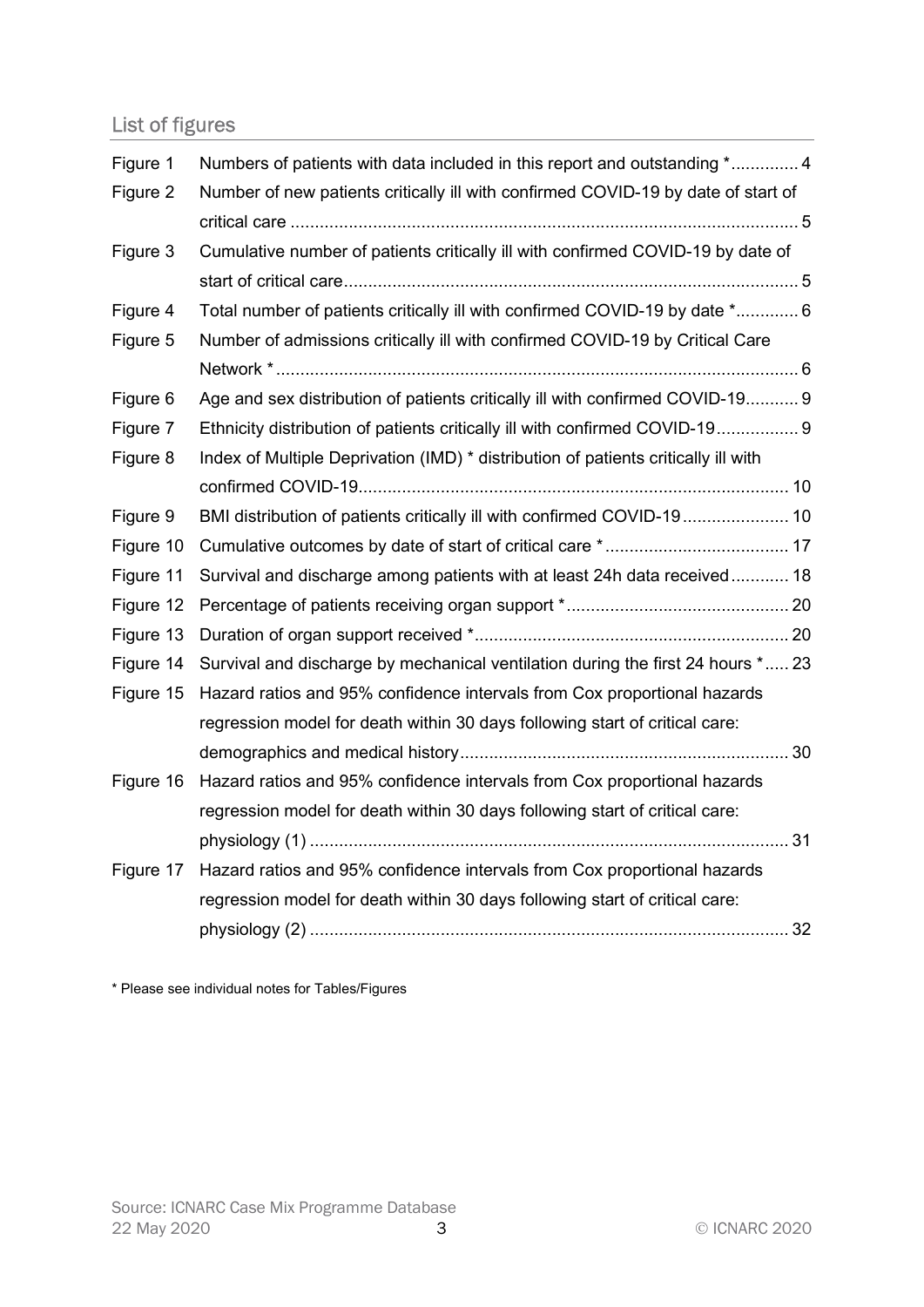## Participation and population coverage

Critical care unit participation

| Total number of units:                    | 289 |
|-------------------------------------------|-----|
| Units with at least one patient notified: | 252 |
| Units with zero patients:                 | -33 |
| Units with uncertain participation:       | Δ   |

#### Admissions to critical care

To date, ICNARC have been notified of 11,292 admissions for critical care with confirmed COVID-19, either at or after the start of critical care, in England, Wales and Northern Ireland. Of these, early data covering the first 24 hours of critical care have been submitted to ICNARC for 10,891 admissions for 9026 patients (Figure 1, Figure 2 and Figure 3). Of the 9026 patients, 7447 have outcomes reported and 1839 patients were last reported as still receiving critical care (Figure 4). The largest numbers of patients (2667) are being managed by the three London Operational Delivery Networks (Figure 5). Please note that Figure 2, Figure 3 and Figure 4 are affected by a variable lag time for submission of data of about 1-3 days (shaded grey).



#### Figure 1 Numbers of patients with data included in this report and outstanding \*

\* Please note that 24-hour data are considered outstanding where ICNARC was notified of the admission at least 48 hours previously and outcome data are considered outstanding when at least 10 days have elapsed since the start of critical care.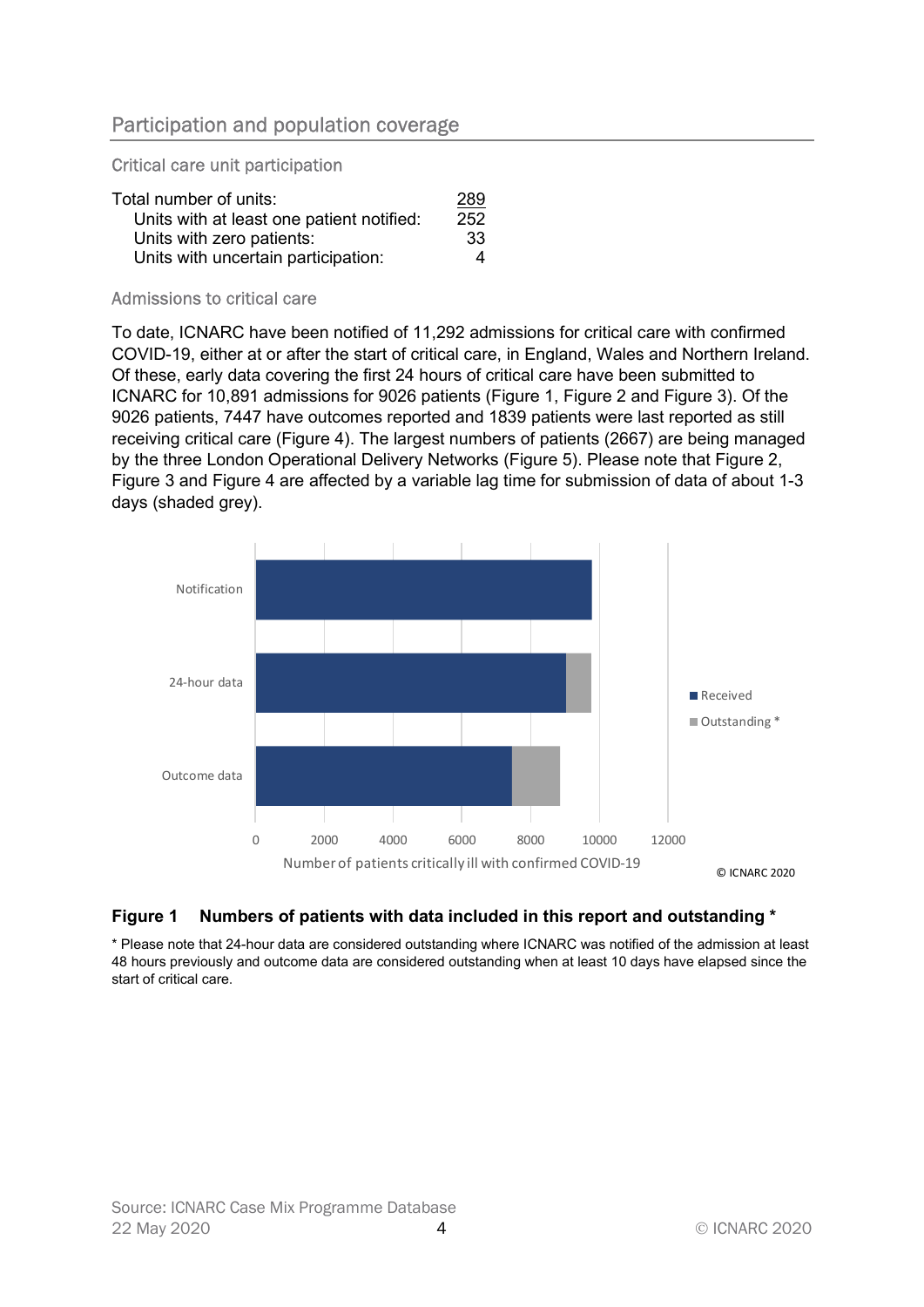

Figure 2 Number of new patients critically ill with confirmed COVID-19 by date of start of critical care

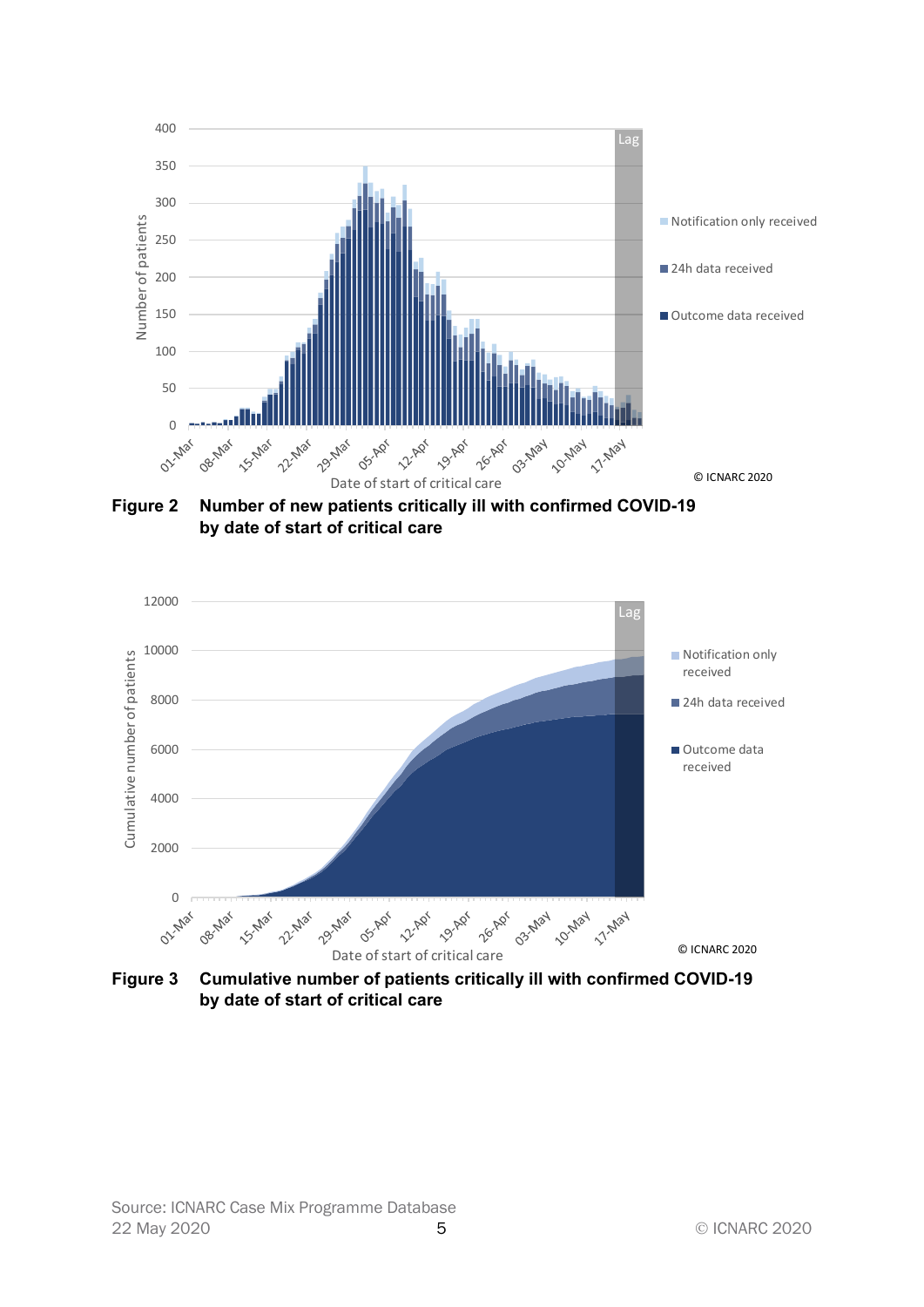

Figure 4 Total number of patients critically ill with confirmed COVID-19 by date \*

\* Please note that patients whose outcome data have not been received are assumed to remain in critical care as of 21 May 2020.



#### Figure 5 Number of admissions critically ill with confirmed COVID-19 by Critical Care Network \*

ODN: Organisational Delivery Network; CCN: Critical Care Network. \* Please note that this figure represents the number of admissions (i.e. includes transfers between units and readmissions) and NOT the number of patients.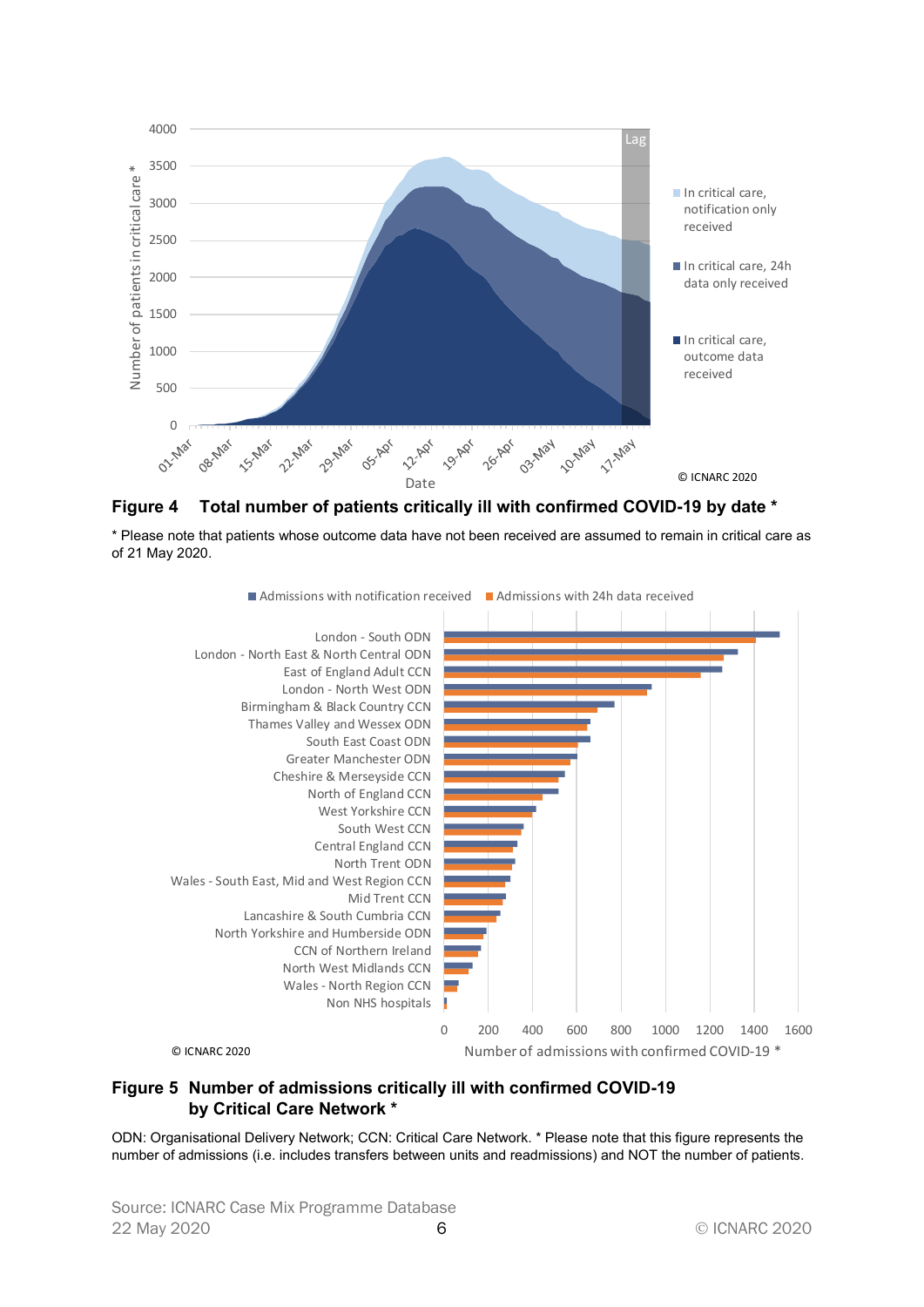# Patient characteristics

| Table 1 | <b>Patient characteristics: demographics</b> |
|---------|----------------------------------------------|
|         |                                              |

| <b>Patient characteristics</b><br>Characteristics of patients critically ill with confirmed COVID-19 are summarised in Table 1                                           |                                                                          |                                                                                  |  |  |
|--------------------------------------------------------------------------------------------------------------------------------------------------------------------------|--------------------------------------------------------------------------|----------------------------------------------------------------------------------|--|--|
| and Table 2 and compared with an historic cohort of patients critically ill with viral pneumonia<br>(non-COVID-19) admitted between 1 January 2017 and 31 December 2019. |                                                                          |                                                                                  |  |  |
| <b>Patient characteristics: demographics</b><br>Table 1                                                                                                                  |                                                                          |                                                                                  |  |  |
| <b>Demographics</b>                                                                                                                                                      | <b>Patients with</b><br>confirmed COVID-19<br>and 24h data<br>$(N=9026)$ | <b>Patients with viral</b><br>pneumonia<br>(non-COVID-19), 2017-19<br>$(N=5782)$ |  |  |
| Age at admission (years) [N=9021]                                                                                                                                        |                                                                          |                                                                                  |  |  |
| Mean (SD)                                                                                                                                                                | 58.6 (12.5)                                                              | 58.0 (17.4)                                                                      |  |  |
| Median (IQR)<br>Sex, n (%) [N=9022]                                                                                                                                      | 60 (51, 67)                                                              | 61 (48, 71)                                                                      |  |  |
| Female                                                                                                                                                                   | 2619 (29.0)                                                              | 2641 (45.7)                                                                      |  |  |
| Male                                                                                                                                                                     | 6403 (71.0)                                                              | 3141 (54.3)                                                                      |  |  |
| Currently or recently pregnant, n (% of females aged 16-49) [N=625]                                                                                                      |                                                                          |                                                                                  |  |  |
| Currently pregnant                                                                                                                                                       | 23(3.7)                                                                  | 56 (7.4)                                                                         |  |  |
| Recently pregnant (within 6 weeks)                                                                                                                                       | 34(5.4)                                                                  | 29(3.8)                                                                          |  |  |
| Not known to be pregnant                                                                                                                                                 | 568 (90.9)                                                               | 674 (88.8)                                                                       |  |  |
| Ethnicity, n (%) [N=8185]                                                                                                                                                |                                                                          |                                                                                  |  |  |
| White                                                                                                                                                                    | 5468 (66.8)                                                              | 4951 (88.4)                                                                      |  |  |
| Mixed                                                                                                                                                                    | 138(1.7)                                                                 | 52(0.9)                                                                          |  |  |
| Asian                                                                                                                                                                    | 1245 (15.2)                                                              | 325(5.8)                                                                         |  |  |
| <b>Black</b>                                                                                                                                                             | 797 (9.7)                                                                | 155(2.8)                                                                         |  |  |
| Other                                                                                                                                                                    | 537 (6.6)                                                                | 117(2.1)                                                                         |  |  |
| Index of Multiple Deprivation (IMD) quintile *, n (%) [N=8857]                                                                                                           |                                                                          |                                                                                  |  |  |
| 1 (least deprived)                                                                                                                                                       | 1303 (14.7)                                                              | 873 (15.3)                                                                       |  |  |
| 2                                                                                                                                                                        | 1442 (16.3)                                                              | 999 (17.5)                                                                       |  |  |
| 3                                                                                                                                                                        | 1730 (19.5)                                                              | 1115 (19.5)                                                                      |  |  |
| Δ                                                                                                                                                                        | 2172 (24.5)                                                              | 1232 (21.6)                                                                      |  |  |
| 5 (most deprived)                                                                                                                                                        | 2210 (25.0)                                                              | 1489 (26.1)                                                                      |  |  |
| Body mass index *, n (%) [N=8344]                                                                                                                                        |                                                                          |                                                                                  |  |  |
| < 18.5                                                                                                                                                                   | 56 (0.7)                                                                 | 310(5.5)                                                                         |  |  |
| $18.5 - 25$                                                                                                                                                              | 2118 (25.4)                                                              | 1933 (34.2)                                                                      |  |  |
| $25 - 30$                                                                                                                                                                | 2932 (35.1)                                                              | 1691 (29.9)                                                                      |  |  |
| $30 - 40$                                                                                                                                                                | 2595 (31.1)                                                              | 1330 (23.5)                                                                      |  |  |
| $40+$                                                                                                                                                                    | 643 (7.7)                                                                | 394 (7.0)                                                                        |  |  |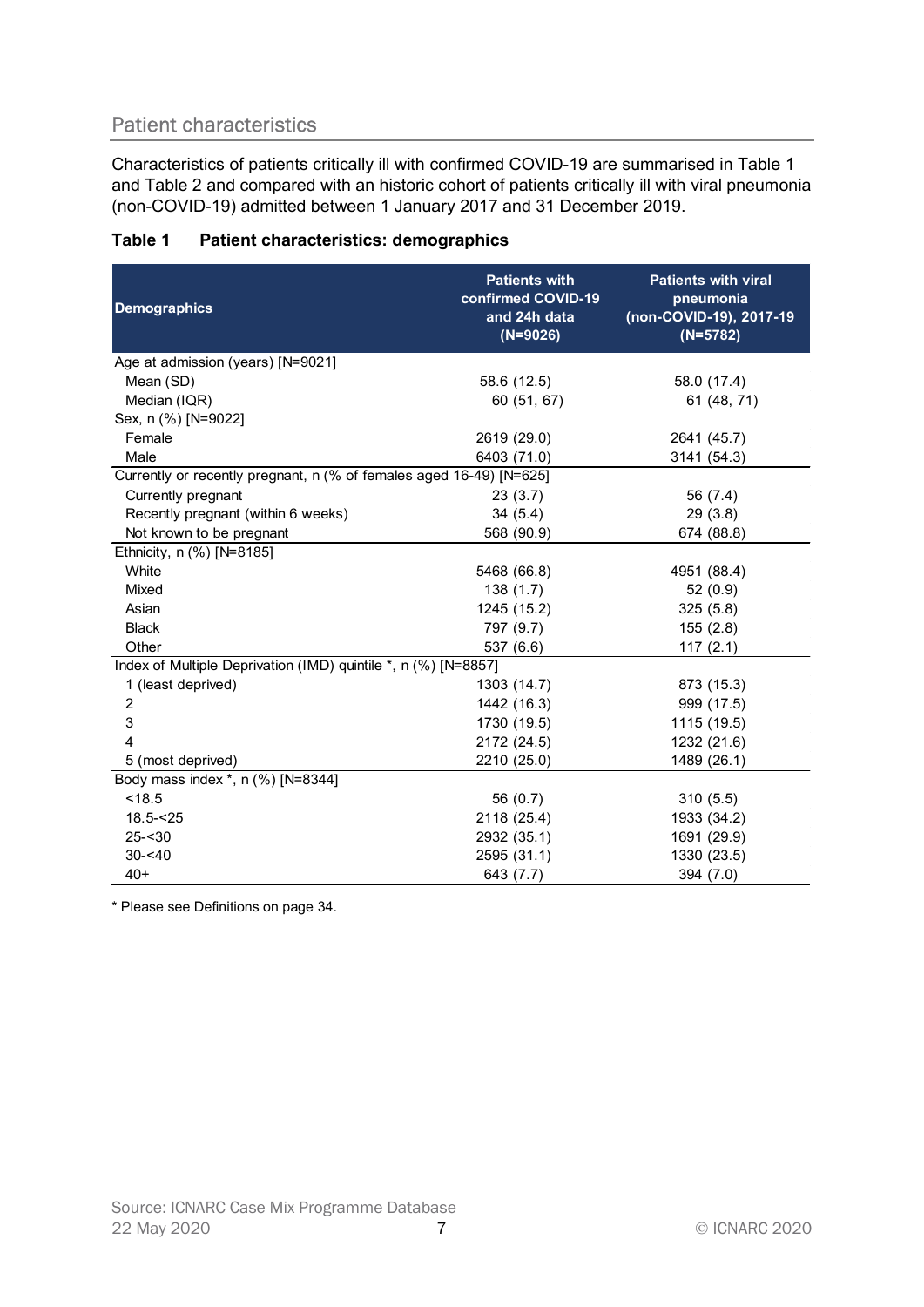| <b>Medical history</b>                                          | <b>Patients with</b><br>confirmed COVID-19<br>and 24h data | Patient characteristics: medical history and indicators of acute severity *<br><b>Patients with viral</b><br>pneumonia<br>(non-COVID-19), 2017-19 |
|-----------------------------------------------------------------|------------------------------------------------------------|---------------------------------------------------------------------------------------------------------------------------------------------------|
|                                                                 | $(N=9026)$                                                 | $(N=5782)$                                                                                                                                        |
| Dependency prior to admission to acute hospital, n (%) [N=8701] |                                                            |                                                                                                                                                   |
| Able to live without assistance in daily activities             | 7936 (91.2)                                                | 4244 (73.6)                                                                                                                                       |
| Some assistance with daily activities                           | 739 (8.5)                                                  | 1392 (24.1)                                                                                                                                       |
| Total assistance with all daily activities                      | 26(0.3)                                                    | 134(2.3)                                                                                                                                          |
| Very severe comorbidities *, n (%) [N=8777]                     |                                                            |                                                                                                                                                   |
| Cardiovascular                                                  | 42(0.5)                                                    | 78 (1.4)                                                                                                                                          |
| Respiratory                                                     | 74 (0.8)                                                   | 295(5.1)                                                                                                                                          |
| Renal                                                           | 144(1.6)                                                   | 120(2.1)                                                                                                                                          |
| Liver                                                           | 33(0.4)                                                    | 54 (0.9)                                                                                                                                          |
| Metastatic disease                                              | 38(0.4)                                                    | 68 (1.2)                                                                                                                                          |
| Haematological malignancy                                       | 144(1.6)                                                   | 268 (4.6)                                                                                                                                         |
| Immunocompromise                                                | 295 (3.4)                                                  | 503(8.7)                                                                                                                                          |
| Prior hospital length of stay [N=9007]                          |                                                            |                                                                                                                                                   |
| Mean (SD)                                                       | 2.4(6.7)                                                   | 2.8(14.9)                                                                                                                                         |
| Median (IQR)                                                    | 1(0, 3)                                                    | 1(0, 2)                                                                                                                                           |
| CPR within previous 24h, n (%) [N=8934]                         |                                                            |                                                                                                                                                   |
| In the community                                                | 41(0.5)                                                    | 21(0.4)                                                                                                                                           |
| In hospital                                                     | 51(0.6)                                                    | 85 (1.5)                                                                                                                                          |
| Indicator of acute severity                                     |                                                            |                                                                                                                                                   |
| Mechanically ventilated within first 24h *, n (%)               |                                                            |                                                                                                                                                   |
| $[N=8433]$                                                      | 5298 (62.8)                                                | 2482 (43.0)                                                                                                                                       |
| APACHE II Score [N=8648]                                        |                                                            |                                                                                                                                                   |
| Mean (SD)                                                       | 14.7(5.3)                                                  | 17.2(6.3)                                                                                                                                         |
| Median (IQR)                                                    | 14 (11, 18)                                                | 17(13, 21)                                                                                                                                        |
| PaO2/FiO2 ratio + (kPa), median (IQR) [N=8104]                  | 15.8 (11.3, 22.0)                                          | 18.0 (11.6, 26.4)                                                                                                                                 |
| PaO2/FiO2 ratio †, n (%) [N=8104]                               |                                                            |                                                                                                                                                   |
| $\leq$ 13.3 kPa ( $\leq$ 100 mmHg)                              | 2982 (36.8)                                                | 1819 (33.3)                                                                                                                                       |
| > 13.3 and ≤ 26.7 kPa (> 100 and ≤ 200 mmHg)                    | 3961 (48.9)                                                | 2318 (42.4)                                                                                                                                       |
|                                                                 |                                                            | 1328 (24.3)                                                                                                                                       |
| > 26.7 kPa (> 200 mmHg)                                         | 1161 (14.3)                                                |                                                                                                                                                   |

## Table 2 Patient characteristics: medical history and indicators of acute severity \*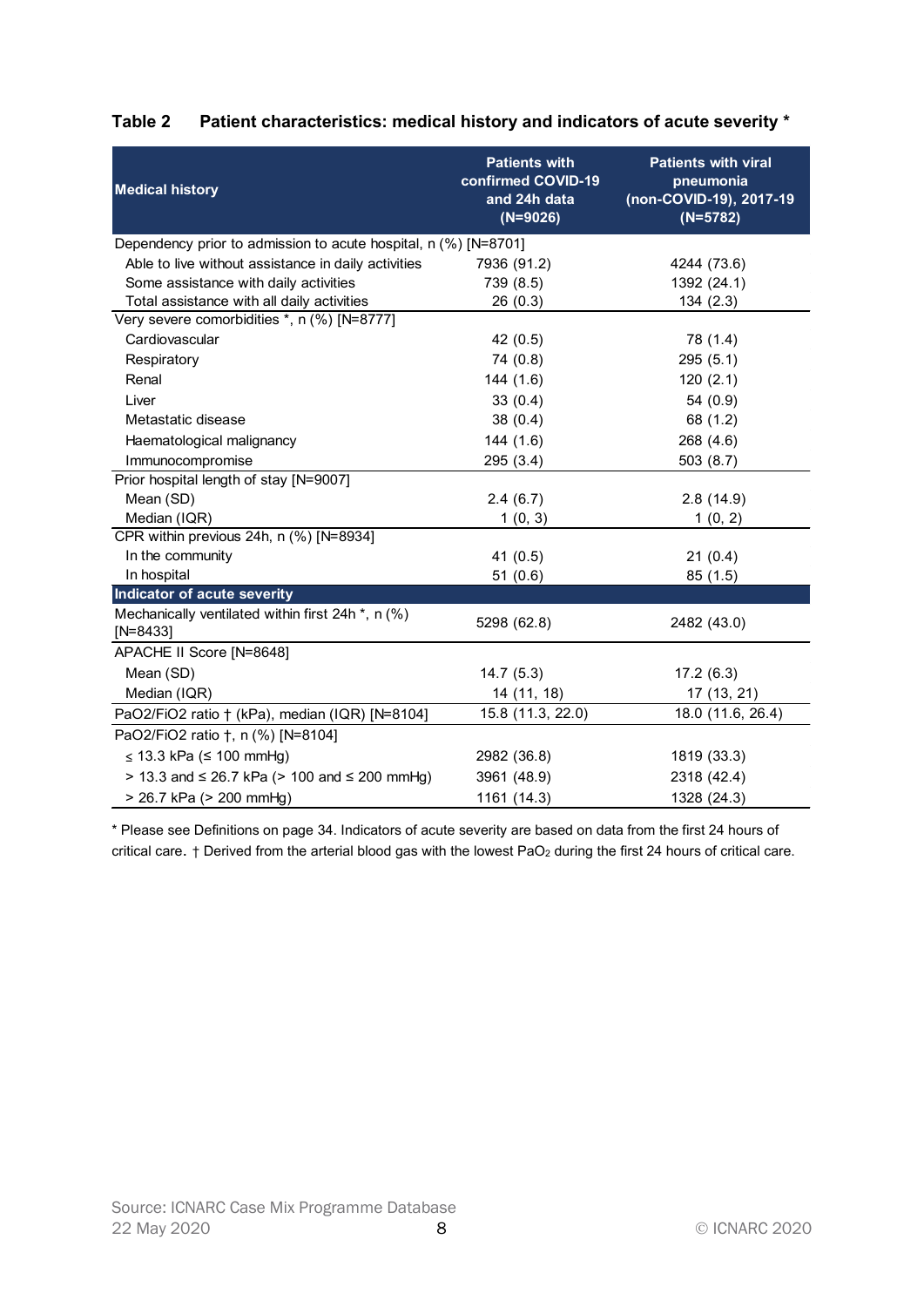The distribution of age and sex is presented in Figure 6. The distribution of ethnicity, matched on 2011 census ward for location of patients critically ill with COVID-19, is presented in Figure 7.



Figure 6 Age and sex distribution of patients critically ill with confirmed COVID-19



Figure 7 Ethnicity distribution of patients critically ill with confirmed COVID-19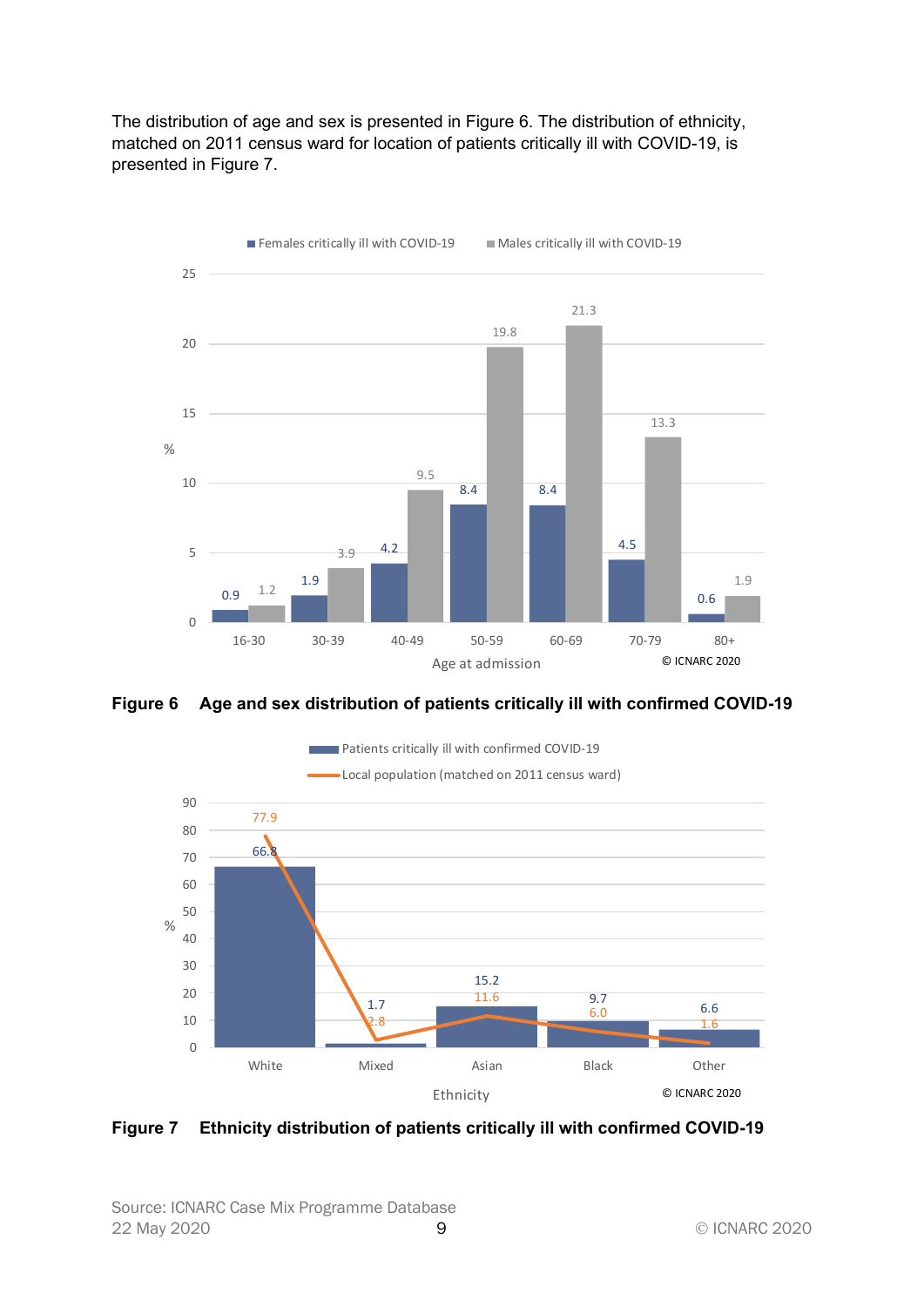The distribution of Index of Multiple Deprivation (IMD) is presented in Figure 8. The distribution of body mass index (BMI), compared with an age- and sex-matched population (from the Health Survey for England 2018), is presented in Figure 9.



## Figure 8 Index of Multiple Deprivation (IMD) \* distribution of patients critically ill with confirmed COVID-19

\* Please see Definitions on page 34.



Figure 9 BMI distribution of patients critically ill with confirmed COVID-19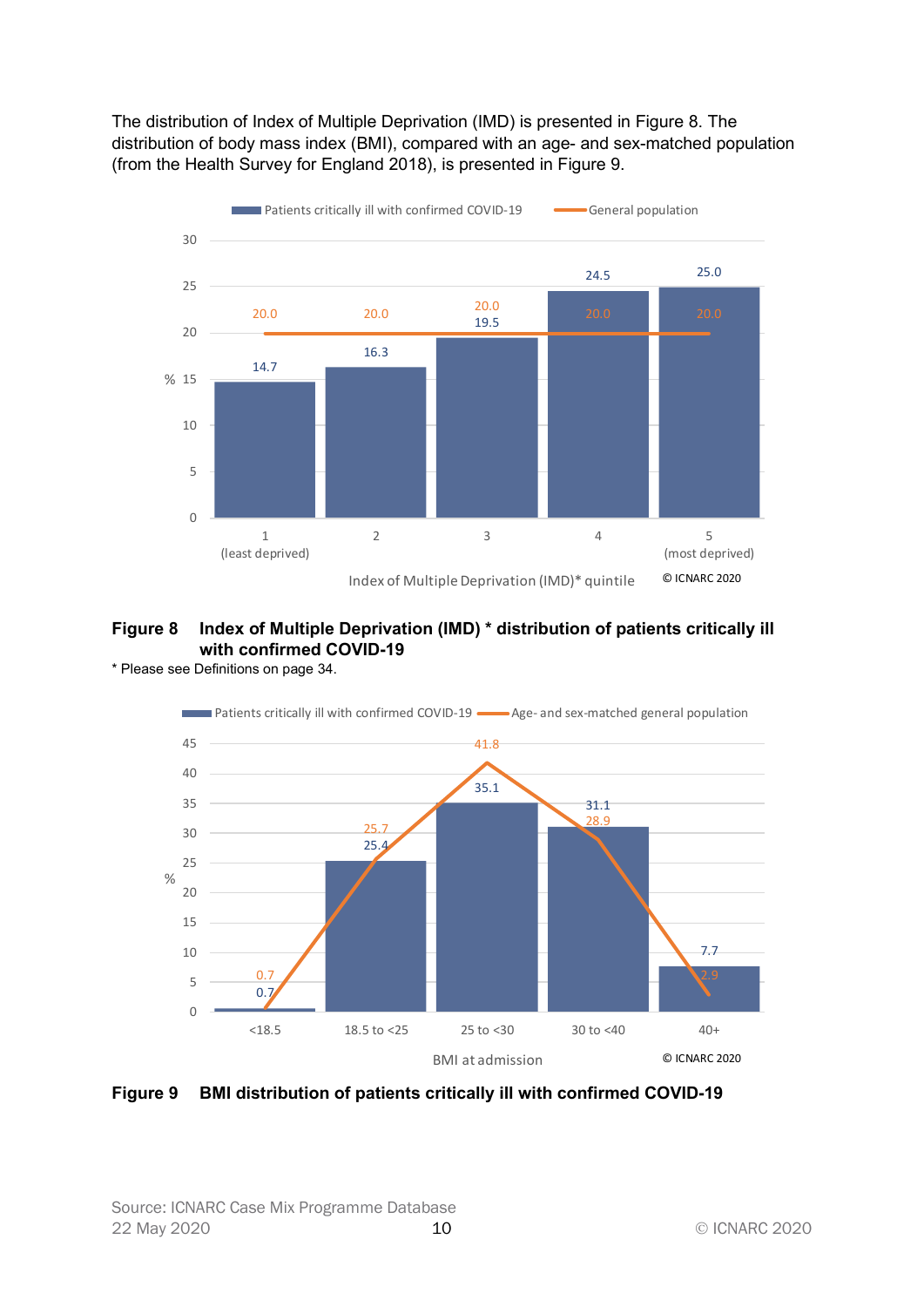# Patient characteristics by ethnicity

| <b>Patient characteristics by ethnicity</b>                                                                                                                                                                                                                  |                                                     |                                                         |  |  |
|--------------------------------------------------------------------------------------------------------------------------------------------------------------------------------------------------------------------------------------------------------------|-----------------------------------------------------|---------------------------------------------------------|--|--|
| Characteristics of patients critically ill with confirmed COVID-19 by ethnicity, for patients of<br>white ethnicities compared with patients of all non-white ethnicities combined (mixed, Asian,<br>black or other), are summarised in Table 3 and Table 4. |                                                     |                                                         |  |  |
| Table 3<br>Patient characteristics: demographics by ethnicity                                                                                                                                                                                                |                                                     |                                                         |  |  |
| <b>Demographics</b>                                                                                                                                                                                                                                          | <b>Patients of</b><br>white ethnicity<br>$(N=5468)$ | <b>Patients of</b><br>non-white ethnicity<br>$(N=2717)$ |  |  |
| Age at admission (years) [N=5466]                                                                                                                                                                                                                            |                                                     |                                                         |  |  |
| Mean (SD)                                                                                                                                                                                                                                                    | 60.4 (12.3)                                         | 55.5 (12.3)                                             |  |  |
| Median (IQR)                                                                                                                                                                                                                                                 | 61 (53, 70)                                         | 57 (48, 64)                                             |  |  |
| Sex, n (%) [N=5467]<br>Female                                                                                                                                                                                                                                | 1587 (29.0)                                         | 819 (30.2)                                              |  |  |
| Male                                                                                                                                                                                                                                                         | 3880 (71.0)                                         | 1897 (69.8)                                             |  |  |
| Currently or recently pregnant, n (% of females) [N=323]                                                                                                                                                                                                     |                                                     |                                                         |  |  |
| Currently pregnant                                                                                                                                                                                                                                           | 11(3.4)                                             | 11 $(4.3)$                                              |  |  |
| Recently pregnant (within 6 weeks)                                                                                                                                                                                                                           | 12(3.7)                                             | 20(7.8)                                                 |  |  |
| Not known to be pregnant                                                                                                                                                                                                                                     | 300 (92.9)                                          | 226 (87.9)                                              |  |  |
| 2019 Index of Multiple Deprivation (IMD) Quintile                                                                                                                                                                                                            |                                                     |                                                         |  |  |
| 1 (least deprived)                                                                                                                                                                                                                                           | 976 (18.1)                                          | 216(8.1)                                                |  |  |
| 2                                                                                                                                                                                                                                                            | 1000 (18.6)                                         | 314 (11.8)                                              |  |  |
| 3                                                                                                                                                                                                                                                            | 1087 (20.2)                                         | 486 (18.2)                                              |  |  |
|                                                                                                                                                                                                                                                              | 1135(21.1)                                          | 819 (30.7)                                              |  |  |
| 5 (most deprived)                                                                                                                                                                                                                                            | 1185 (22.0)                                         | 829 (31.1)                                              |  |  |
| Body mass index, n (%) [N=5102]                                                                                                                                                                                                                              |                                                     |                                                         |  |  |
| < 18.5                                                                                                                                                                                                                                                       | 32(0.6)                                             | 22(0.9)                                                 |  |  |
| $18.5 - 25$                                                                                                                                                                                                                                                  | 1153 (22.6)                                         | 751 (29.9)                                              |  |  |
| $25 - 30$                                                                                                                                                                                                                                                    | 1753 (34.4)                                         | 919 (36.6)                                              |  |  |
| $30 - 40$                                                                                                                                                                                                                                                    | 1696 (33.2)                                         | 690 (27.5)                                              |  |  |
| $40+$                                                                                                                                                                                                                                                        | 468 (9.2)                                           | 131(5.2)                                                |  |  |

## Table 3 Patient characteristics: demographics by ethnicity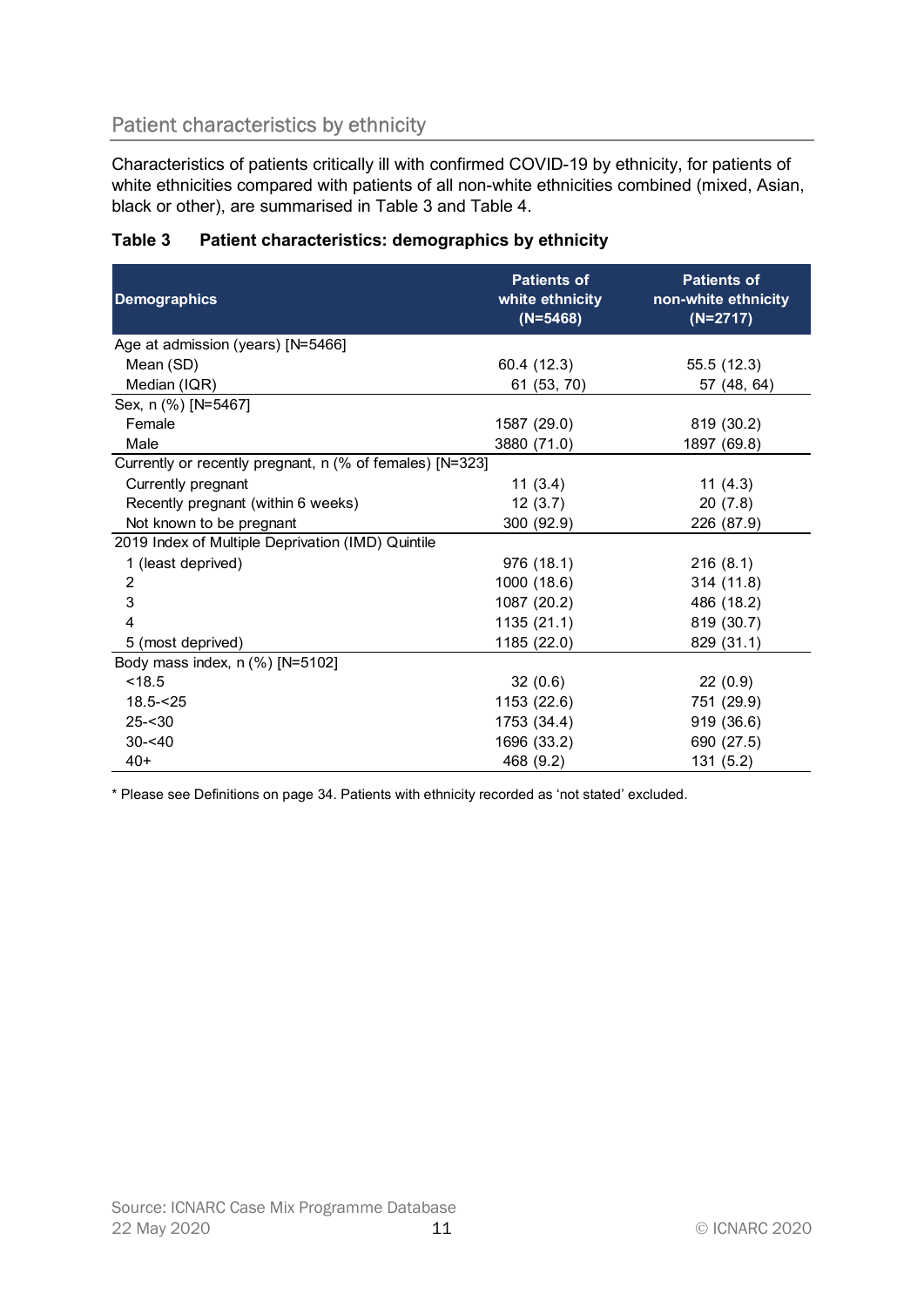## Table 4 Patient characteristics: medical history and indicators of acute severity by ethnicity

| <b>Medical history</b>                                          | <b>Patients of</b><br>white ethnicity | <b>Patients of</b><br>non-white ethnicity |
|-----------------------------------------------------------------|---------------------------------------|-------------------------------------------|
|                                                                 | $(N=5468)$                            | $(N=2717)$                                |
| Dependency prior to admission to acute hospital, n (%) [N=7959] |                                       |                                           |
| Able to live without assistance in daily activities             | 4779 (89.9)                           | 2472 (93.6)                               |
| Some assistance with daily activities                           | 522 (9.8)                             | 161(6.1)                                  |
| Total assistance with all daily activities                      | 16(0.3)                               | 9(0.3)                                    |
| Very severe comorbidities*, n (%) [N=8020]                      |                                       |                                           |
| Cardiovascular                                                  | 34(0.6)                               | 6(0.2)                                    |
| Respiratory                                                     | 54 (1.0)                              | 16(0.6)                                   |
| Renal                                                           | 64 (1.2)                              | 73(2.7)                                   |
| Liver                                                           | 24(0.4)                               | 6(0.2)                                    |
| Metastatic disease                                              | 31(0.6)                               | 7(0.3)                                    |
| Haematological malignancy                                       | 108(2.0)                              | 26(1.0)                                   |
| Immunocompromise                                                | 212(4.0)                              | 64 (2.4)                                  |
| Prior hospital length of stay [N=8175]                          |                                       |                                           |
| Mean (SD)                                                       | 2.5(6.9)                              | 2.2(6.8)                                  |
| Median (IQR)                                                    | 1(0, 3)                               | 1(0, 3)                                   |
| CPR within previous 24h, n (%) [N=5433]                         |                                       |                                           |
| In the community                                                | 27(0.5)                               | 11(0.2)                                   |
| In hospital                                                     | 29(0.5)                               | 14(0.3)                                   |
| Indicator of acute severity                                     |                                       |                                           |
| Mechanically ventilated within first 24h*, n (%)<br>$[N=7681]$  | 3049 (59.1)                           | 1755 (69.5)                               |
| APACHE II Score [N=7877]                                        |                                       |                                           |
| Mean (SD)                                                       | 14.9(5.3)                             | 14.6(5.4)                                 |
| Median (IQR)                                                    | 14 (11, 18)                           | 14 (11, 18)                               |
| PaO2/FiO2 ratio† (kPa), median (IQR) [N=7366]                   | 16.0 (11.3, 22.0)                     | 15.4 (11.3, 21.8)                         |
| PaO2/FiO2 ratio†, n (%) [N=7366]                                |                                       |                                           |
| $\leq$ 13.3 kPa ( $\leq$ 100 mmHg)                              | 1790 (36.4)                           | 898 (36.6)                                |
| > 13.3 and ≤ 26.7 kPa (> 100 and ≤ 200 mmHg)                    | 2404 (48.9)                           | 1218 (49.7)                               |
| > 26.7 kPa (> 200 mmHg)                                         | 721 (14.7)                            | 335 (13.7)                                |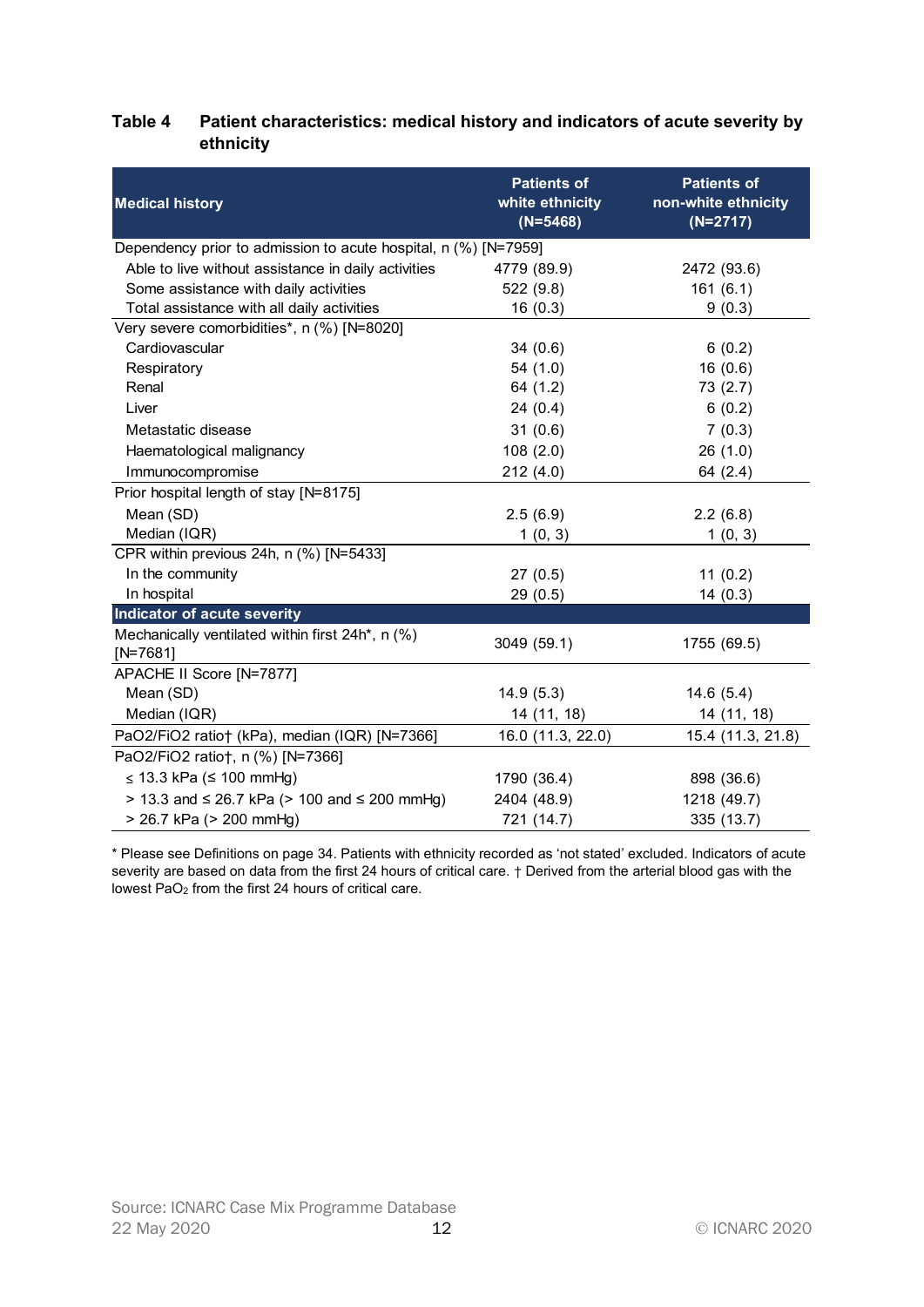# Patient characteristics by receipt of organ support

| Patient characteristics by receipt of organ support                                                                                                                                                                                                                                                                                                                                                                                                                                                                                                                        |                                                    |                                                                                                   |
|----------------------------------------------------------------------------------------------------------------------------------------------------------------------------------------------------------------------------------------------------------------------------------------------------------------------------------------------------------------------------------------------------------------------------------------------------------------------------------------------------------------------------------------------------------------------------|----------------------------------------------------|---------------------------------------------------------------------------------------------------|
| Characteristics of patients critically ill with confirmed COVID-19 who received advanced<br>respiratory support at any point during critical care and those who received basic respiratory<br>support only are summarised in Table 5 and Table 6. Characteristics of patients critically ill<br>with confirmed COVID-19 who received renal support at any point during critical care and<br>those who did not receive renal support are summarised in Table 7 and Table 8. Most<br>patients who received renal support (95.3%) also received advanced respiratory support. |                                                    |                                                                                                   |
| Table 5<br>Patient characteristics: demographics by receipt of respiratory support *                                                                                                                                                                                                                                                                                                                                                                                                                                                                                       |                                                    |                                                                                                   |
| <b>Demographics</b>                                                                                                                                                                                                                                                                                                                                                                                                                                                                                                                                                        | <b>Patients receiving</b><br>support<br>$(N=5330)$ | <b>Patients receiving</b><br>advanced respiratory only basic respiratory<br>support<br>$(N=1842)$ |
| Age at admission (years) [N=7170]                                                                                                                                                                                                                                                                                                                                                                                                                                                                                                                                          |                                                    |                                                                                                   |
| Mean (SD)                                                                                                                                                                                                                                                                                                                                                                                                                                                                                                                                                                  | 59.1 (12.0)                                        | 58.8 (14.1)                                                                                       |
| Median (IQR)                                                                                                                                                                                                                                                                                                                                                                                                                                                                                                                                                               | 60 (52, 68)                                        | 59 (50, 70)                                                                                       |
| Sex, n (%) [N=7170]                                                                                                                                                                                                                                                                                                                                                                                                                                                                                                                                                        |                                                    |                                                                                                   |
| Female                                                                                                                                                                                                                                                                                                                                                                                                                                                                                                                                                                     | 1463 (27.5)                                        | 612 (33.2)                                                                                        |
| Male                                                                                                                                                                                                                                                                                                                                                                                                                                                                                                                                                                       | 3865 (72.5)                                        | 1230 (66.8)                                                                                       |
| Currently or recently pregnant, n (% of females aged 16-49) [N=485]                                                                                                                                                                                                                                                                                                                                                                                                                                                                                                        |                                                    |                                                                                                   |
| Currently pregnant                                                                                                                                                                                                                                                                                                                                                                                                                                                                                                                                                         | 9(2.7)                                             | 8(5.2)                                                                                            |
| Recently pregnant (within 6 weeks)                                                                                                                                                                                                                                                                                                                                                                                                                                                                                                                                         | 18(5.4)                                            | 8(5.2)                                                                                            |
| Not known to be pregnant                                                                                                                                                                                                                                                                                                                                                                                                                                                                                                                                                   | 304 (91.8)                                         | 138 (89.6)                                                                                        |
| Ethnicity, n (%) [N=6554]                                                                                                                                                                                                                                                                                                                                                                                                                                                                                                                                                  |                                                    |                                                                                                   |
| White                                                                                                                                                                                                                                                                                                                                                                                                                                                                                                                                                                      | 3153 (65.2)                                        | 1298 (75.7)                                                                                       |
| Mixed                                                                                                                                                                                                                                                                                                                                                                                                                                                                                                                                                                      | 75(1.5)                                            | 24(1.4)                                                                                           |
| Asian                                                                                                                                                                                                                                                                                                                                                                                                                                                                                                                                                                      | 764 (15.8)                                         | 205 (12.0)                                                                                        |
| <b>Black</b>                                                                                                                                                                                                                                                                                                                                                                                                                                                                                                                                                               | 515(10.6)                                          | 105(6.1)                                                                                          |
| Other                                                                                                                                                                                                                                                                                                                                                                                                                                                                                                                                                                      | 332 (6.9)                                          | 83 (4.8)                                                                                          |
| Index of Multiple Deprivation (IMD) quintile *, n (%) [N=7053]                                                                                                                                                                                                                                                                                                                                                                                                                                                                                                             |                                                    |                                                                                                   |
| 1 (least deprived)                                                                                                                                                                                                                                                                                                                                                                                                                                                                                                                                                         | 757 (14.4)                                         | 297 (16.4)                                                                                        |
| 2                                                                                                                                                                                                                                                                                                                                                                                                                                                                                                                                                                          | 855 (16.3)                                         | 311 (17.2)                                                                                        |
| 3                                                                                                                                                                                                                                                                                                                                                                                                                                                                                                                                                                          | 1000 (19.1)                                        | 334 (18.5)                                                                                        |
|                                                                                                                                                                                                                                                                                                                                                                                                                                                                                                                                                                            | 1328 (25.3)                                        | 389 (21.5)                                                                                        |
| 5 (most deprived)                                                                                                                                                                                                                                                                                                                                                                                                                                                                                                                                                          | 1306 (24.9)                                        | 476 (26.3)                                                                                        |
| Body mass index *, n (%) [N=6705]                                                                                                                                                                                                                                                                                                                                                                                                                                                                                                                                          |                                                    |                                                                                                   |
| < 18.5                                                                                                                                                                                                                                                                                                                                                                                                                                                                                                                                                                     | 24(0.5)                                            | 16(0.9)                                                                                           |
| $18.5 - 25$                                                                                                                                                                                                                                                                                                                                                                                                                                                                                                                                                                | 1209 (24.1)                                        | 429 (25.4)                                                                                        |
| $25 - 30$                                                                                                                                                                                                                                                                                                                                                                                                                                                                                                                                                                  | 1813 (36.1)                                        | 585 (34.7)                                                                                        |
| $30 - 40$<br>$40+$                                                                                                                                                                                                                                                                                                                                                                                                                                                                                                                                                         | 1590 (31.7)                                        | 492 (29.2)                                                                                        |
|                                                                                                                                                                                                                                                                                                                                                                                                                                                                                                                                                                            | 383(7.6)                                           | 164 (9.7)                                                                                         |

#### Table 5 Patient characteristics: demographics by receipt of respiratory support \*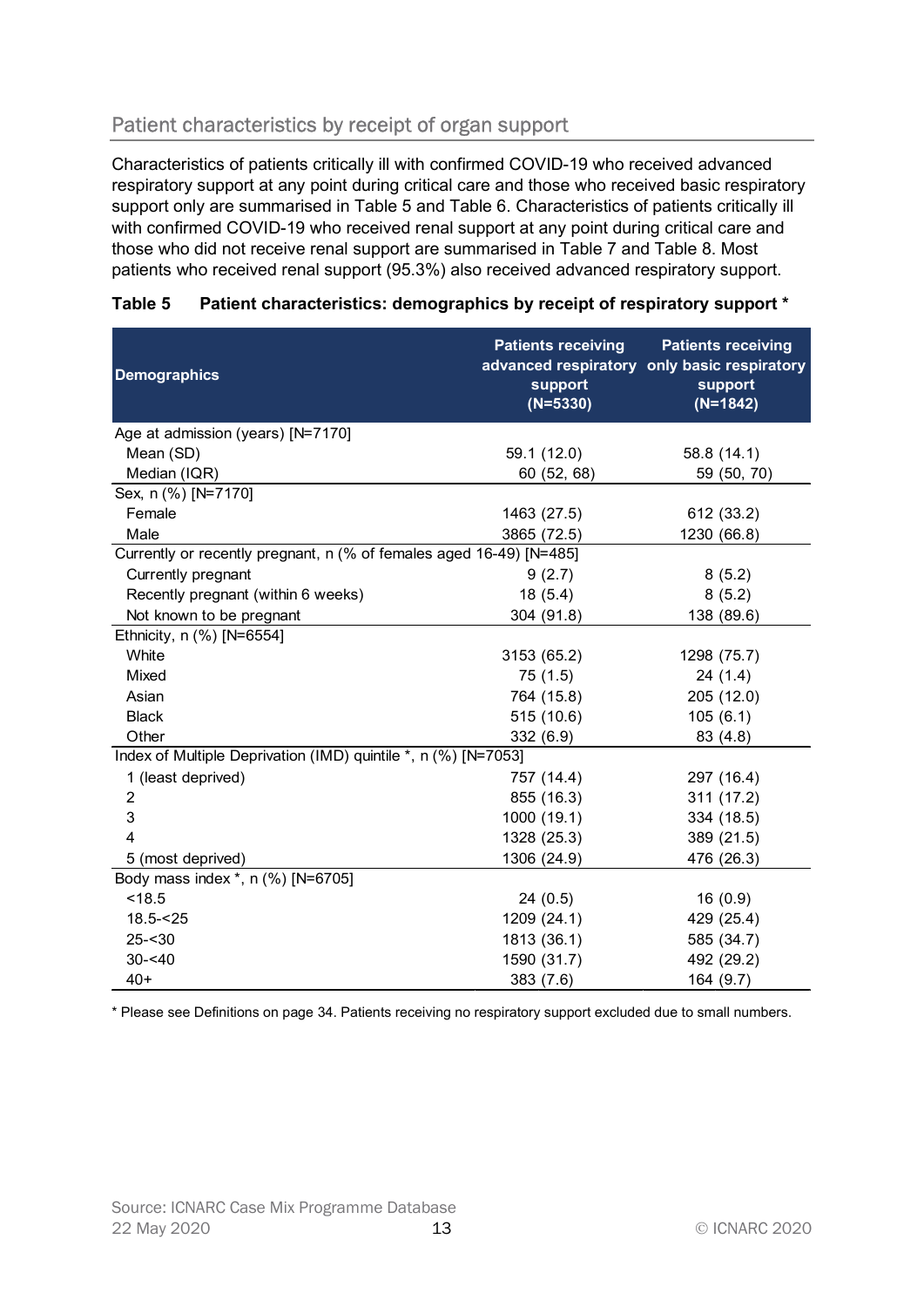| <b>Medical history</b>                                                      | <b>Patients receiving</b><br>support | <b>Patients receiving</b><br>advanced respiratory only basic respiratory<br>support |
|-----------------------------------------------------------------------------|--------------------------------------|-------------------------------------------------------------------------------------|
|                                                                             | $(N=5330)$                           | $(N=1842)$                                                                          |
| Dependency prior to admission to acute hospital, n (%) [N=7025]             |                                      |                                                                                     |
| Able to live without assistance in daily activities                         | 4840 (92.6)                          | 1553 (86.3)                                                                         |
| Some assistance with daily activities                                       | 378 (7.2)                            | 235 (13.1)                                                                          |
| Total assistance with all daily activities                                  | 8(0.2)                               | 11(0.6)                                                                             |
| Very severe comorbidities *, n (%) [N=7056]                                 |                                      |                                                                                     |
| Cardiovascular                                                              | 16(0.3)                              | 14(0.8)                                                                             |
| Respiratory                                                                 | 36(0.7)                              | 31(1.7)                                                                             |
| Renal                                                                       | 59(1.1)                              | 51(2.8)                                                                             |
| Liver                                                                       | 13(0.2)                              | 13(0.7)                                                                             |
| Metastatic disease                                                          | 15(0.3)                              | 12(0.7)                                                                             |
| Haematological malignancy                                                   | 69 (1.3)                             | 46 (2.6)                                                                            |
| Immunocompromise                                                            | 155(3.0)                             | 86 (4.8)                                                                            |
| Prior hospital length of stay [N=7169]                                      |                                      |                                                                                     |
| Mean (SD)                                                                   | 2.1(6.6)                             | 2.9(7.7)                                                                            |
| Median (IQR)                                                                | 1(0, 3)                              | 1(0, 3)                                                                             |
| CPR within previous 24h, n (%) [N=7156]                                     |                                      |                                                                                     |
| In the community                                                            | 32(0.4)                              | 4(0.2)                                                                              |
| In hospital                                                                 | 43(0.5)                              | 2(0.1)                                                                              |
| Indicator of acute severity                                                 |                                      |                                                                                     |
| Mechanically ventilated within first 24h <sup>*</sup> , n (%)<br>$[N=6899]$ | 4206 (82.1)                          |                                                                                     |
| APACHE II Score [N=6989]                                                    |                                      |                                                                                     |
| Mean (SD)                                                                   | 15.3(5.1)                            | 13.8(5.3)                                                                           |
| Median (IQR)                                                                | 15 (12, 18)                          | 13 (10, 17)                                                                         |
|                                                                             | 15.2 (10.9, 21.3)                    |                                                                                     |
| PaO2/FiO2 ratio + (kPa), median (IQR) [N=6634]                              |                                      | 17.7 (12.7, 24.0)                                                                   |
| PaO2/FiO2 ratio †, n(%) [N=6634]                                            |                                      |                                                                                     |
| $\leq$ 13.3 kPa ( $\leq$ 100 mmHg)                                          | 2010 (39.6)                          | 444 (28.4)                                                                          |
| > 13.3 and ≤ 26.7 kPa (> 100 and ≤ 200 mmHg)                                | 2418 (47.7)                          | 842 (53.9)                                                                          |
| > 26.7 kPa (> 200 mmHg)                                                     | 644 (12.7)                           | 276 (17.7)                                                                          |

#### Table 6 Patient characteristics: medical history and indicators of acute severity by receipt of respiratory support \*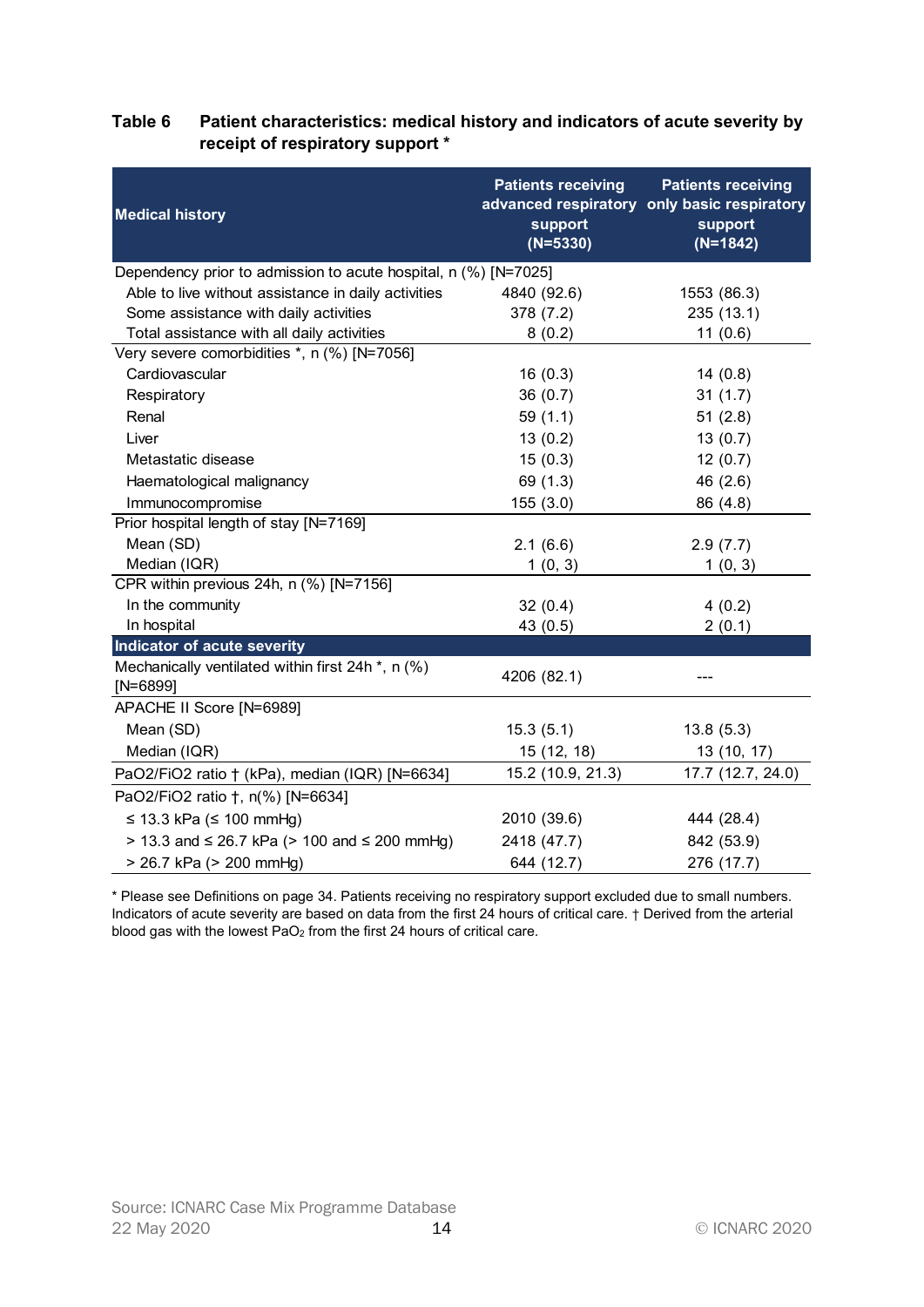|                                                                     | Patient characteristics: demographics by receipt of renal support *<br><b>Patients receiving any</b> | <b>Patients not receiving</b>   |
|---------------------------------------------------------------------|------------------------------------------------------------------------------------------------------|---------------------------------|
| <b>Demographics</b>                                                 | renal support<br>$(N=1848)$                                                                          | any renal support<br>$(N=5495)$ |
| Age at admission (years) [N=7342]                                   |                                                                                                      |                                 |
| Mean (SD)                                                           | 59.7(11.1)                                                                                           | 58.8 (13.2)                     |
| Median (IQR)                                                        | 61 (53, 68)                                                                                          | 60 (51, 68)                     |
| Sex, n (%) [N=7341]                                                 |                                                                                                      |                                 |
| Female                                                              | 407 (22.0)                                                                                           | 1741 (31.7)                     |
| Male                                                                | 1440 (78.0)                                                                                          | 3753 (68.3)                     |
| Currently or recently pregnant, n (% of females aged 16-49) [N=503] |                                                                                                      |                                 |
| Currently pregnant                                                  | 2(2.2)                                                                                               | 18(4.3)                         |
| Recently pregnant (within 6 weeks)                                  | 2(2.2)                                                                                               | 27(6.5)                         |
| Not known to be pregnant                                            | 85 (95.5)                                                                                            | 369 (89.1)                      |
| Ethnicity, n (%) [N=6710]                                           |                                                                                                      |                                 |
| White                                                               | 1029 (61.1)                                                                                          | 3531 (70.2)                     |
| Mixed                                                               | 16(1.0)                                                                                              | 84 (1.7)                        |
| Asian                                                               | 278 (16.5)                                                                                           | 712 (14.2)                      |
| <b>Black</b>                                                        | 253 (15.0)                                                                                           | 382 (7.6)                       |
| Other                                                               | 107(6.4)                                                                                             | 318(6.3)                        |
| Index of Multiple Deprivation (IMD) quintile *, n (%) [N=7216]      |                                                                                                      |                                 |
| 1 (least deprived)                                                  | 247 (13.6)                                                                                           | 825 (15.3)                      |
| 2                                                                   | 278 (15.3)                                                                                           | 917 (17.0)                      |
| 3                                                                   | 347 (19.1)                                                                                           | 1013 (18.8)                     |
|                                                                     | 484 (26.6)                                                                                           | 1277 (23.7)                     |
| 5 (most deprived)                                                   | 462 (25.4)                                                                                           | 1366 (25.3)                     |
| Body mass index *, n (%) [N=6857]                                   |                                                                                                      |                                 |
| < 18.5                                                              | 11(0.6)                                                                                              | 33(0.6)                         |
| $18.5 - 25$                                                         | 388 (22.0)                                                                                           | 1307 (25.7)                     |
| $25 - 30$                                                           | 612 (34.7)                                                                                           | 1832 (36.0)                     |
| $30 - 40$                                                           | 609 (34.6)                                                                                           | 1511 (29.7)                     |
|                                                                     |                                                                                                      | 412 (8.1)                       |
| $40+$                                                               | 142(8.1)                                                                                             |                                 |

## Table 7 Patient characteristics: demographics by receipt of renal support \*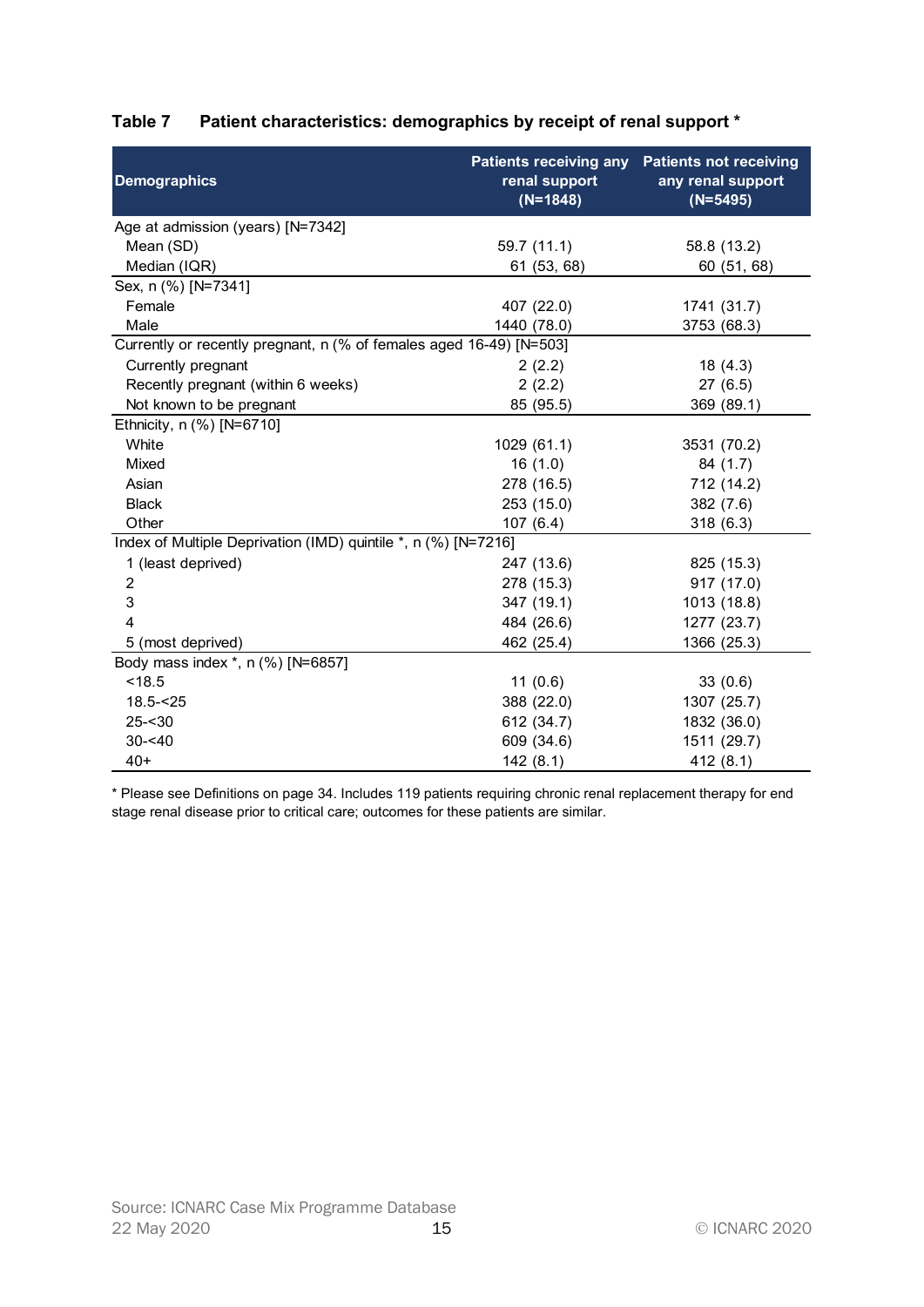#### Table 8 Patient characteristics: medical history and indicators of acute severity by receipt of renal support \*

|                                                                 | <b>Patients receiving any</b> | <b>Patients not receiving</b>   |
|-----------------------------------------------------------------|-------------------------------|---------------------------------|
| <b>Medical history</b>                                          | renal support<br>$(N=1848)$   | any renal support<br>$(N=5495)$ |
| Dependency prior to admission to acute hospital, n (%) [N=7189] |                               |                                 |
| Able to live without assistance in daily activities             | 1691 (92.7)                   | 4835 (90.1)                     |
| Some assistance with daily activities                           | 130(7.1)                      | 509 (9.5)                       |
| Total assistance with all daily activities                      | 4(0.2)                        | 20(0.4)                         |
| Very severe comorbidities *, n (%) [N=7220]                     |                               |                                 |
| Cardiovascular                                                  | 7(0.4)                        | 26(0.5)                         |
| Respiratory                                                     | 14(0.8)                       | 54 (1.0)                        |
| Renal                                                           | 90(4.9)                       | 29(0.5)                         |
| Liver                                                           | 1(0.1)                        | 25(0.5)                         |
| Metastatic disease                                              | 8(0.4)                        | 24(0.4)                         |
| Haematological malignancy                                       | 20(1.1)                       | 98 (1.8)                        |
| Immunocompromise                                                | 61(3.3)                       | 190(3.5)                        |
| Prior hospital length of stay [N=7340]                          |                               |                                 |
| Mean (SD)                                                       | 2.0(4.4)                      | 2.5(7.7)                        |
| Median (IQR)                                                    | 1(0, 2)                       | 1(0, 3)                         |
| CPR within previous 24h, n (%) [N=7325]                         |                               |                                 |
| In the community                                                | 11(0.2)                       | 25(0.5)                         |
| In hospital                                                     | 8(0.1)                        | 39(0.7)                         |
| Indicator of acute severity                                     |                               |                                 |
| Mechanically ventilated within first 24h *, n (%)<br>$[N=7047]$ | 1434 (80.0)                   | 2923 (55.6)                     |
| APACHE II Score [N=7148]                                        |                               |                                 |
| Mean (SD)                                                       | 16.9(5.5)                     | 14.2(5.0)                       |
| Median (IQR)                                                    | 16 (13, 20)                   | 14 (11, 17)                     |
| PaO2/FiO2 ratio + (kPa), median (IQR) [N=6746]                  | 14.3 (10.4, 20.0)             | 16.6 (11.7, 23.0)               |
| PaO2/FiO2 ratio †, n(%) [N=6746]                                |                               |                                 |
| ≤ 13.3 kPa (≤ 100 mmHg)                                         | 784 (44.4)                    | 1676 (33.7)                     |
| > 13.3 and ≤ 26.7 kPa (> 100 and ≤ 200 mmHg)                    | 805 (45.6)                    | 2476 (49.7)                     |
| > 26.7 kPa (> 200 mmHg)                                         | 178 (10.1)                    | 827 (16.6)                      |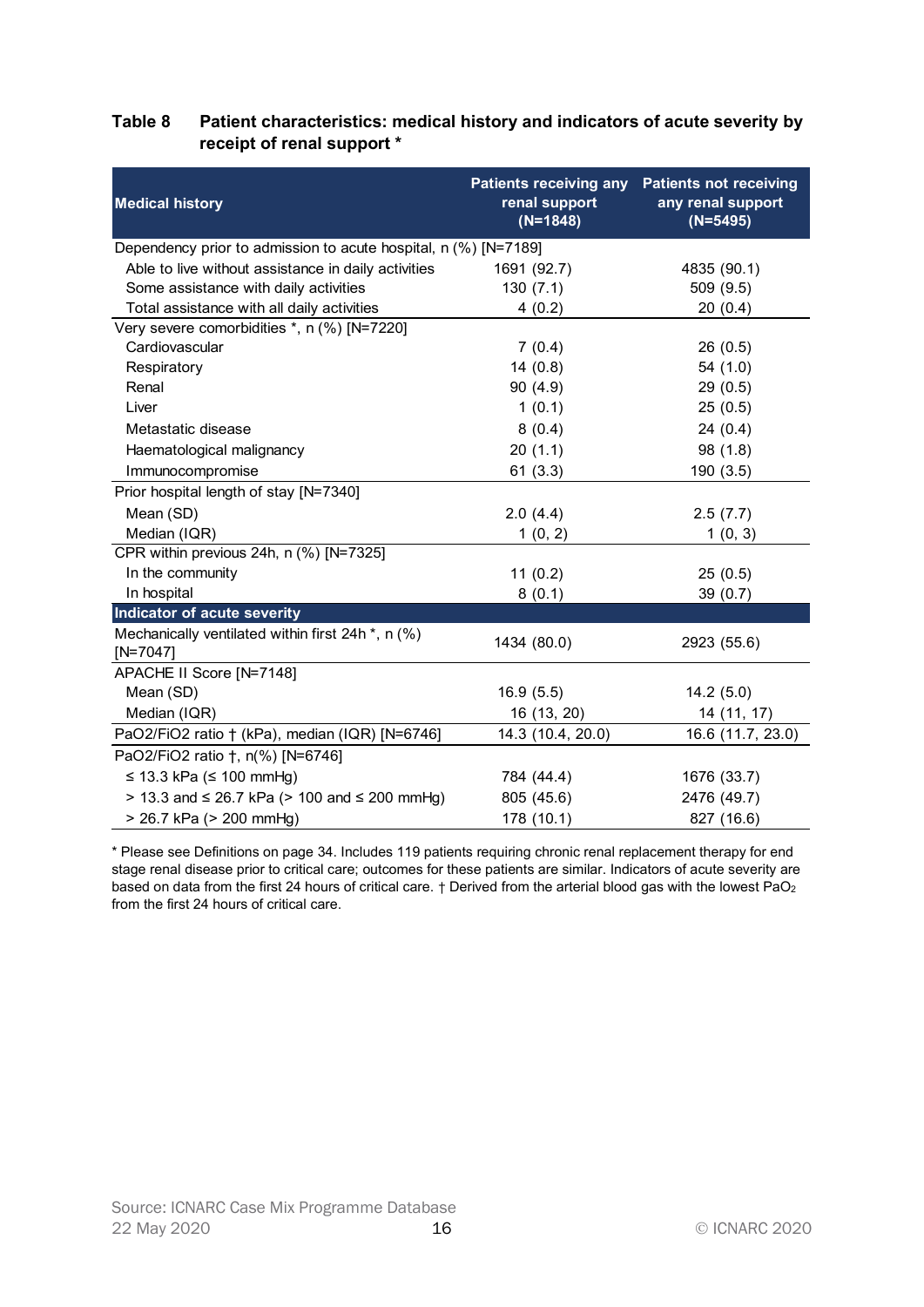# Outcomes, length of stay and organ support

Critical care outcomes have been received for 7447 (of 9026) patients, of whom 3302 patients have died and 4145 have been discharged alive from critical care (Figure 10 and Figure 11). Length of stay in critical care and duration of organ support in critical care are summarised in Table 9 and compared with an historic cohort of patients critically ill with viral pneumonia (non-COVID-19) admitted between 1 January 2017 and 31 December 2019. Receipt and duration of organ support are summarised graphically in Figure 12 and in Figure 13, respectively.

Please note that Figure 11 is biased towards longer lengths of stay in critical care due to the time lag in notification of a patients' discharge or death, while Table 9, Figure 12 and Figure 13 are biased towards patients with shorter lengths of stay in critical care due to the emerging nature of the UK epidemic. Figure 10 and Figure 11 assume that patients are still in critical care unless ICNARC has been notified otherwise, and Table 9, Figure 12 and Figure 13 include only those patients who have either died or been discharged from critical care.





\* Please note that patients whose outcome data have not been received are assumed to remain in critical care as of 21 May 2020.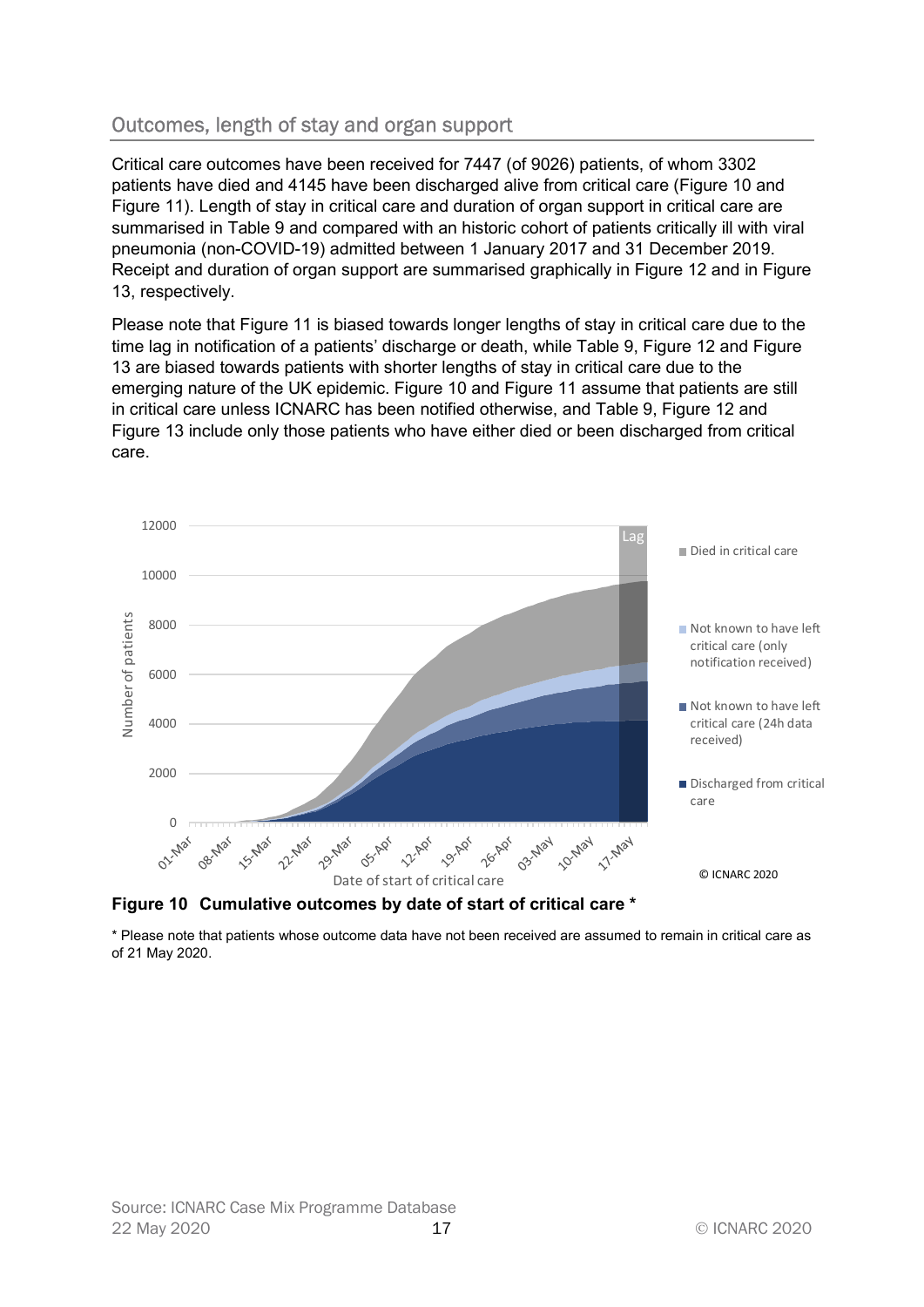

#### Figure 11 Survival and discharge among patients with at least 24h data received

Please note that due to the time lag in notification of patients' discharge or death, this figure is expected to be biased towards longer lengths of stay in critical care. Patients who are still in critical care are included only for the period in which they are known to have been in critical care, i.e. from their date of admission until 21 May 2020. Due to the emerging nature of the UK epidemic, the total number of patients available for reporting becomes smaller at longer lengths of follow-up. Compared with the survival statistics presented in Table 9, Table 13 and Table 14, this approach makes better use of all available data, including data about patients who are still in critical care.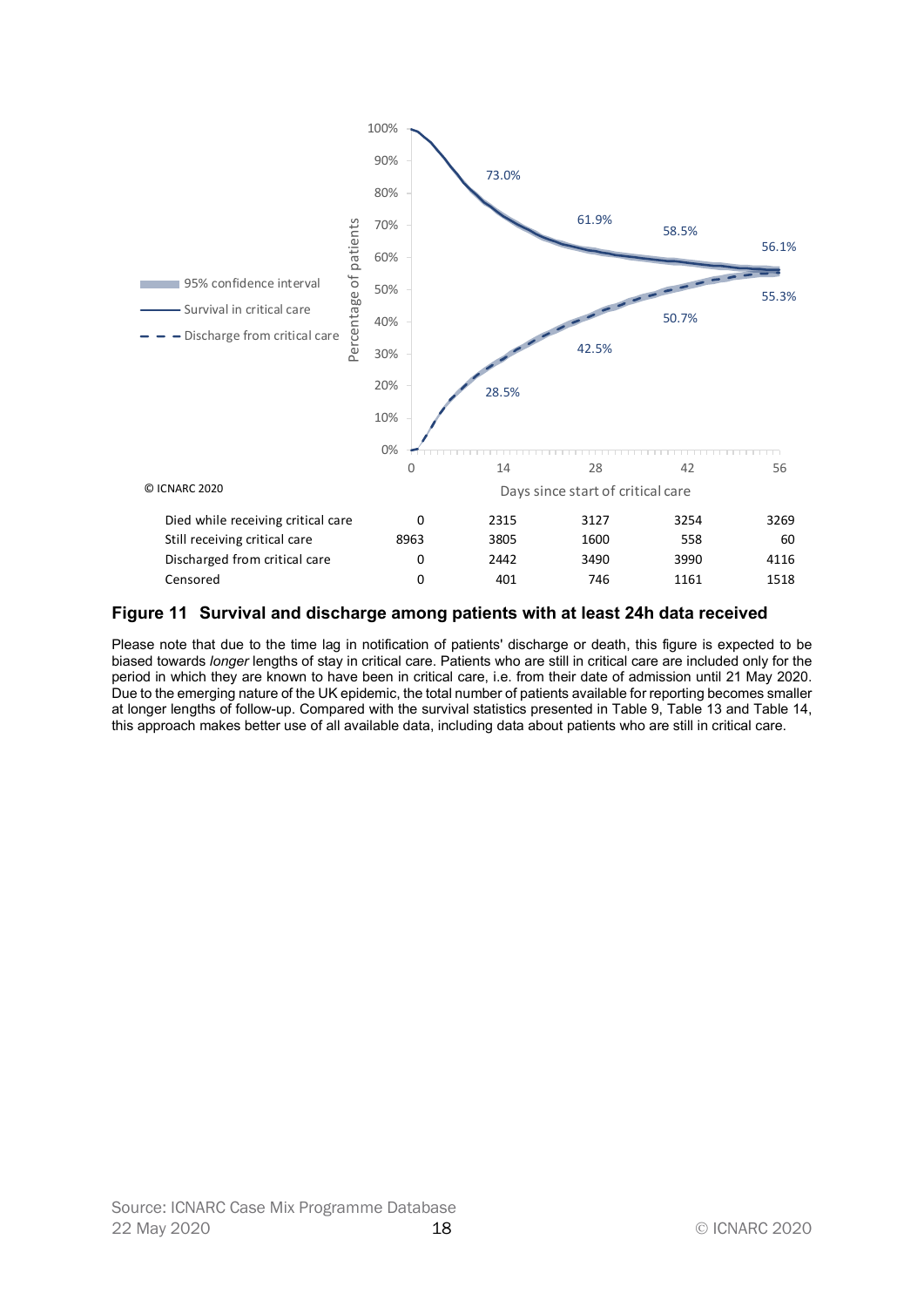| Critical care outcomes among patients who have<br>been discharged or died | <b>Patients with COVID-19</b><br>and outcome reported<br>$(N=7447)$ | <b>Patients with viral</b><br>pneumonia<br>$(non-COVID-19),$<br>2017-19<br>$(N=5367)$ |
|---------------------------------------------------------------------------|---------------------------------------------------------------------|---------------------------------------------------------------------------------------|
| Outcome at end of critical care, n (%)                                    |                                                                     |                                                                                       |
| Discharged                                                                | 4145 (55.7)                                                         | 4184 (78.0)                                                                           |
| <b>Died</b>                                                               | 3302 (44.3)                                                         | 1183 (22.0)                                                                           |
| <b>Length of stay</b>                                                     |                                                                     |                                                                                       |
| Length of stay in critical care (days), median (IQR)                      |                                                                     |                                                                                       |
| Survivors                                                                 | 10(4, 21)                                                           | 6(3, 14)                                                                              |
| Non-survivors                                                             | 8(5, 15)                                                            | 6(2, 13.5)                                                                            |
| Organ support (Critical Care Minimum Dataset) *                           |                                                                     |                                                                                       |
| Receipt of organ support, at any point, n (%)                             |                                                                     |                                                                                       |
| Advanced respiratory support                                              | 5330 (72.5)                                                         | 2610 (48.6)                                                                           |
| Basic respiratory support                                                 | 4656 (63.3)<br>2119 (28.8)                                          | 4413 (82.2)                                                                           |
| Advanced cardiovascular support<br>Basic cardiovascular support           | 6865 (93.2)                                                         | 1223 (22.8)<br>4993 (93.0)                                                            |
| Renal support                                                             | 1848 (25.2)                                                         | 959 (17.9)                                                                            |
| Liver support                                                             | 53 $(0.7)$                                                          | 48 (0.9)                                                                              |
| Neurological support                                                      | 520(7.1)                                                            | 316 (5.9)                                                                             |
| Combinations of advanced respiratory, advanced                            |                                                                     |                                                                                       |
| cardiovascular and renal support, n (%):                                  |                                                                     |                                                                                       |
| Advanced respiratory support only                                         | 2417 (32.5)                                                         | 1174 (21.9)                                                                           |
| Advanced cardiovascular support only                                      | 26(0.3)                                                             | 79 (1.5)                                                                              |
| Renal support only                                                        | 77(1.0)                                                             | 117(2.2)                                                                              |
| Advanced respiratory and advanced cardiovascular<br>support only          | 1141 (15.3)                                                         | 609 (11.3)                                                                            |
| Advanced respiratory and renal support only                               | 830 (11.1)                                                          | 307(5.7)                                                                              |
| Advanced cardiovascular and renal support only                            | 10(0.1)                                                             | 15(0.3)                                                                               |
| Advanced respiratory, advanced cardiovascular and<br>renal support        | 942 (12.6)                                                          | 520 (9.7)                                                                             |
| Duration of organ support (calendar days), median (IQR)                   |                                                                     |                                                                                       |
| Advanced respiratory support                                              | 12 (6, 19)                                                          | 9(4, 17)                                                                              |
| Total (advanced + basic) respiratory support                              | 10(5, 18)                                                           | 6(3, 13)                                                                              |
| Advanced cardiovascular support                                           | 3(2, 6)                                                             | 3(2, 5)                                                                               |
| Total (advanced + basic) cardiovascular support                           | 10(5, 18)                                                           | 6(4, 13)                                                                              |
| Renal support                                                             | 7(3, 12)                                                            | 6(3, 12)                                                                              |

## Table 9 Outcome, length of stay and organ support \*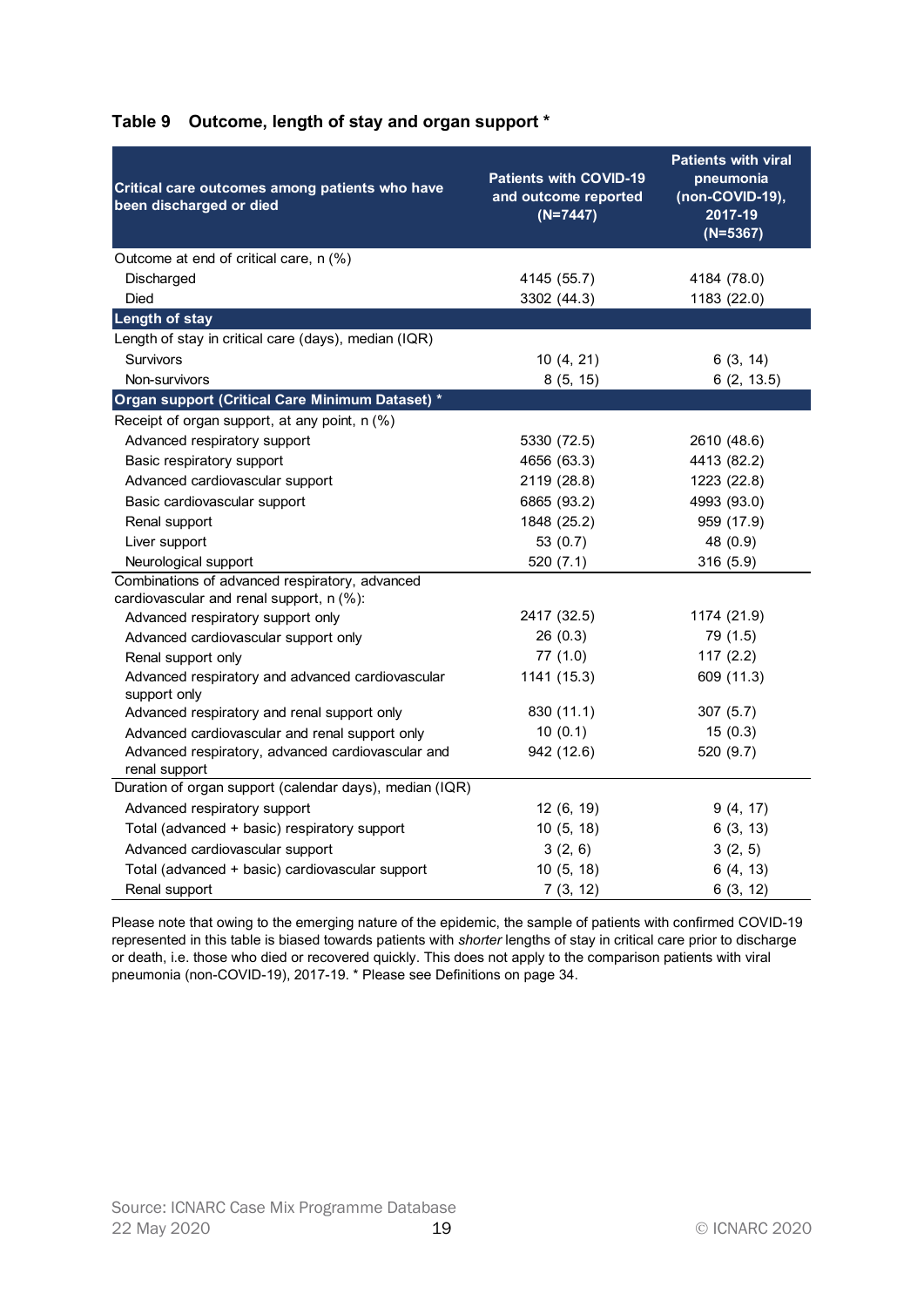

#### Figure 12 Percentage of patients receiving organ support \*

Please note that owing to the emerging nature of the epidemic, the sample of patients with confirmed COVID-19 represented in this table is biased towards patients with shorter lengths of stay in critical care prior to discharge or death, i.e. patients who died or recovered quickly. \* Please see Definitions on page 34.





This Figure presents median and interquartile range, in calendar days. Please note that owing to the emerging nature of the epidemic, the sample of patients with confirmed COVID-19 represented in this table is biased towards patients with shorter lengths of stay in critical care prior to discharge or death, i.e. patients who died or recovered quickly. \* Please see Definitions on page 34.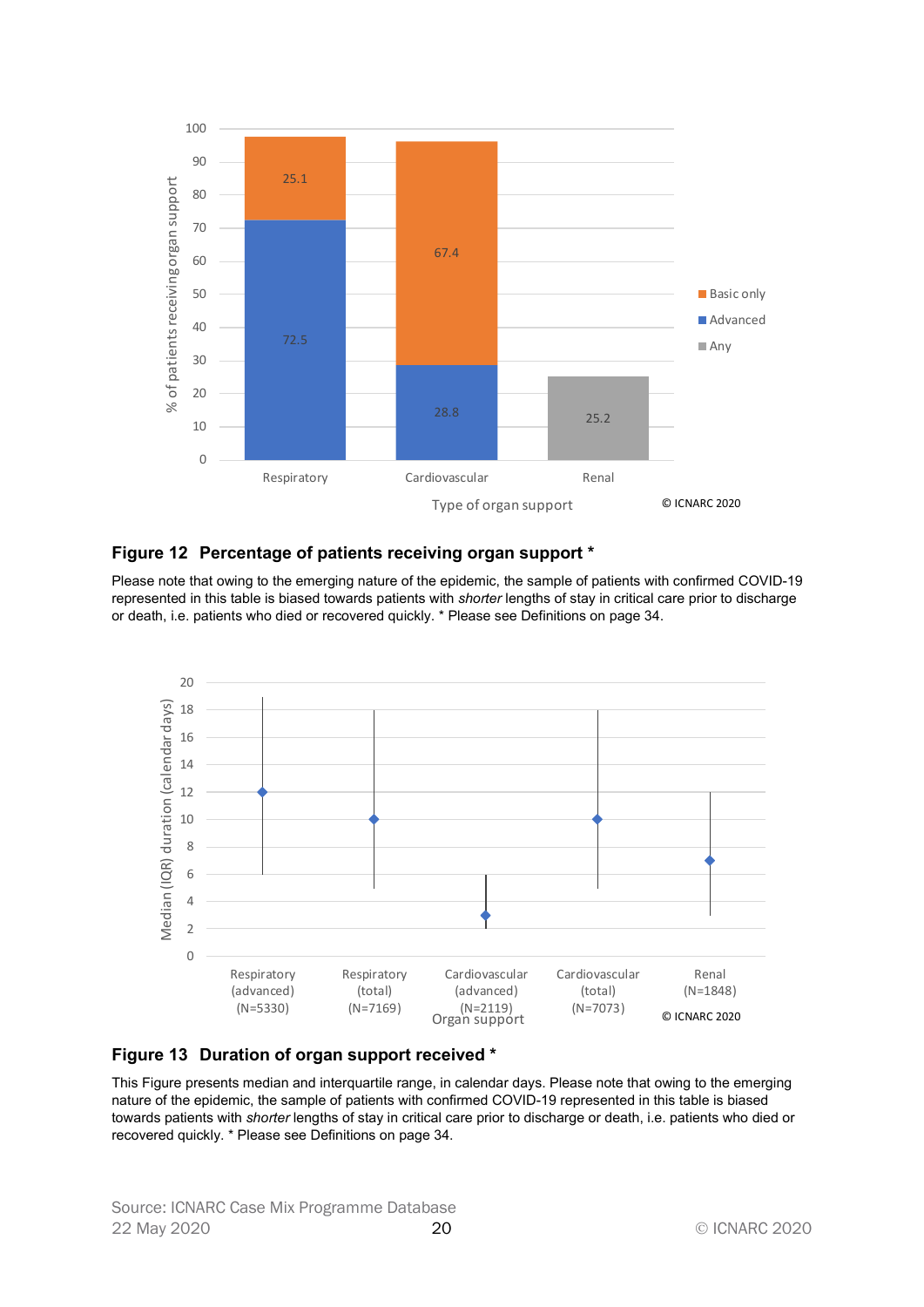# Outcomes by patient characteristics

| subgroups are summarised in Table 10 and compared with an historic cohort of patients<br>critically ill with viral pneumonia (non-COVID-19) admitted between 1 January 2017 and 31<br>December 2019. |                                                              |                          | Critical care outcomes for patients critically ill with confirmed COVID-19 across major patient |
|------------------------------------------------------------------------------------------------------------------------------------------------------------------------------------------------------|--------------------------------------------------------------|--------------------------|-------------------------------------------------------------------------------------------------|
| Table 10<br>Outcome by patient characteristics                                                                                                                                                       |                                                              |                          |                                                                                                 |
| <b>Patient characteristic</b>                                                                                                                                                                        | Patients with COVID-19 and<br>outcome reported<br>$(N=7447)$ |                          | <b>Patients with viral</b><br>pneumonia<br>(non-COVID-19), 2017-19<br>$(N=5782)$                |
|                                                                                                                                                                                                      | <b>Discharged alive</b><br>from critical care                | Died in<br>critical care | Died in<br>critical care                                                                        |
|                                                                                                                                                                                                      | $n$ (%)                                                      | $n$ (%)                  | (%)                                                                                             |
| Age at admission (years)                                                                                                                                                                             |                                                              |                          |                                                                                                 |
| 16-39                                                                                                                                                                                                | 482 (82.4)                                                   | 103 (17.6)               | (8.5)                                                                                           |
| 40-49                                                                                                                                                                                                | 750 (75.8)                                                   | 239 (24.2)               | (12.6)                                                                                          |
| 50-59                                                                                                                                                                                                | 1268 (61.9)                                                  | 782 (38.1)               | (19.1)                                                                                          |
| 60-69                                                                                                                                                                                                | 1054 (47.9)                                                  | 1146 (52.1)              | (25.7)                                                                                          |
| 70-79                                                                                                                                                                                                | 504 (35.9)                                                   | 900 (64.1)               | (30.7)                                                                                          |
| $80+$                                                                                                                                                                                                | 85 (39.2)                                                    | 132 (60.8)               | (29.7)                                                                                          |
| Sex                                                                                                                                                                                                  |                                                              |                          |                                                                                                 |
| Female                                                                                                                                                                                               | 1332 (61.1)                                                  | 849 (38.9)               | (19)                                                                                            |
| Male                                                                                                                                                                                                 | 2813 (53.4)                                                  | 2451 (46.6)              | (24)                                                                                            |
| Ethnicity                                                                                                                                                                                            |                                                              |                          |                                                                                                 |
| White                                                                                                                                                                                                | 2633 (57.0)                                                  | 1983 (43.0)              | (22.1)                                                                                          |
| Mixed                                                                                                                                                                                                | 49 (49.0)                                                    | 51(51.0)                 | (11.9)                                                                                          |
| Asian                                                                                                                                                                                                | 497 (49.5)                                                   | 507 (50.5)               | (18.9)                                                                                          |
| Black                                                                                                                                                                                                | 331 (51.6)                                                   | 310 (48.4)               | (13.6)                                                                                          |
| Other                                                                                                                                                                                                | 262 (60.8)                                                   | 169 (39.2)               | (20.2)                                                                                          |
| Index of Multiple Deprivation (IMD) quintile *                                                                                                                                                       |                                                              |                          |                                                                                                 |
| 1 (least deprived)                                                                                                                                                                                   | 631 (57.6)                                                   | 464 (42.4)               | (21.7)                                                                                          |
| 2                                                                                                                                                                                                    | 686 (56.6)                                                   | 527 (43.4)               | (22.2)                                                                                          |
| 3                                                                                                                                                                                                    | 776 (56.0)                                                   | 609 (44.0)               | (21.9)                                                                                          |
|                                                                                                                                                                                                      | 944 (53.2)                                                   | 832 (46.8)               | (21.9)                                                                                          |
| 5 (most deprived)                                                                                                                                                                                    | 1019 (55.1)                                                  | 829 (44.9)               | (21.1)                                                                                          |
| Body mass index                                                                                                                                                                                      |                                                              |                          |                                                                                                 |
| $25$                                                                                                                                                                                                 | 988 (55.8)                                                   | 783 (44.2)               | (22.9)                                                                                          |
| $25 - 30$                                                                                                                                                                                            | 1310 (53.0)                                                  | 1162 (47.0)              | (22.9)                                                                                          |
| $30 - 40$                                                                                                                                                                                            | 1252 (58.4)                                                  | 893 (41.6)               | (19.7)                                                                                          |
| $40+$                                                                                                                                                                                                | 340 (60.6)                                                   | 221 (39.4)               | (15)                                                                                            |
| Assistance required with daily activities                                                                                                                                                            |                                                              |                          |                                                                                                 |
| No                                                                                                                                                                                                   | 3736 (56.5)                                                  | 2872 (43.5)              | (19.7)                                                                                          |
| Yes                                                                                                                                                                                                  | 318 (47.7)                                                   | 349 (52.3)               | (27.4)                                                                                          |
| Any very severe comorbidities *                                                                                                                                                                      |                                                              |                          |                                                                                                 |
| No                                                                                                                                                                                                   | 3823 (56.5)                                                  | 2943 (43.5)              | (19)                                                                                            |
| Yes                                                                                                                                                                                                  | 251 (45.9)                                                   | 296 (54.1)               | (33.5)                                                                                          |

#### Table 10 Outcome by patient characteristics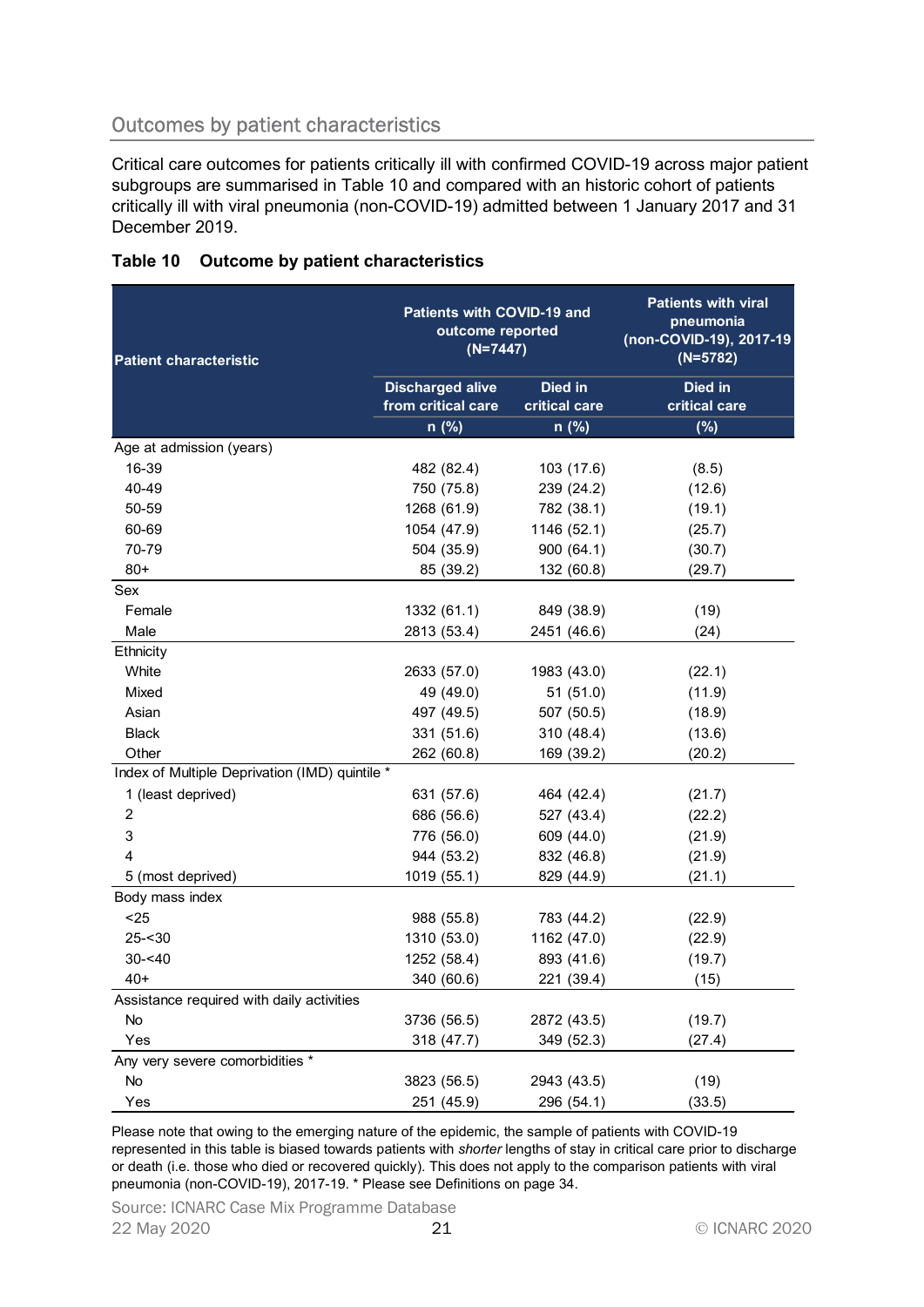| ethnicities are summarised in Table 11.                                        |                                                     | Critical care outcomes for patients of white ethnicities compared with patients of non-white |
|--------------------------------------------------------------------------------|-----------------------------------------------------|----------------------------------------------------------------------------------------------|
| Table 11<br>Outcome, length of stay and organ support by ethnicity             |                                                     |                                                                                              |
| Critical care unit outcomes among patients who have<br>been discharged or died | <b>Patients of</b><br>white ethnicity<br>$(N=4616)$ | <b>Patients of</b><br>non-white ethnicity<br>$(N=2176)$                                      |
| Outcome at end of critical care, n (%)                                         |                                                     |                                                                                              |
| Alive                                                                          | 2633 (57.0)                                         | 1139 (52.3)                                                                                  |
| Dead                                                                           | 1983 (43.0)                                         | 1037 (47.7)                                                                                  |
| <b>Length of stay</b>                                                          |                                                     |                                                                                              |
| Length of stay in critical care (days), median (IQR)                           |                                                     |                                                                                              |
| Survivors                                                                      | 9(4, 20)                                            | 12(5, 24)                                                                                    |
| Non-survivors                                                                  | 8(4, 14)                                            | 9(5, 16)                                                                                     |
| Organ support (Critical Care Minimum Dataset)*                                 |                                                     |                                                                                              |
| Receipt of organ support, at any point, n (%)                                  |                                                     |                                                                                              |
| Advanced respiratory support                                                   | 3153 (69.1)                                         | 1686 (78.3)                                                                                  |
| Basic respiratory support                                                      | 2984 (65.3)                                         | 1285 (59.7)                                                                                  |
| Advanced cardiovascular support                                                | 1244 (27.3)                                         | 664 (30.9)                                                                                   |
| Basic cardiovascular support                                                   | 4234 (92.6)                                         | 2036 (94.5)                                                                                  |
| Renal support                                                                  | 1029 (22.6)                                         | 654 (30.4)                                                                                   |
| Liver support                                                                  | 18(0.4)                                             | 24(1.1)                                                                                      |
| Neurological support                                                           | 342 (7.5)                                           | 144(6.7)                                                                                     |
| Duration of organ support (calendar days), median (IQR)                        |                                                     |                                                                                              |
| Advanced respiratory support                                                   | 11(6, 18)                                           | 12 (7, 20)                                                                                   |
| Total (advanced + basic) respiratory support                                   | 9(5, 17)                                            | 11 (6, 19)                                                                                   |
| Advanced cardiovascular support                                                | 3(2, 6)                                             | 3(2, 6)                                                                                      |
| Total (advanced + basic) cardiovascular support                                | 9(5, 18)                                            | 11 (6, 19)                                                                                   |
| Renal support                                                                  | 7(3, 12)                                            | 6(3, 13)                                                                                     |

#### Table 11 Outcome, length of stay and organ support by ethnicity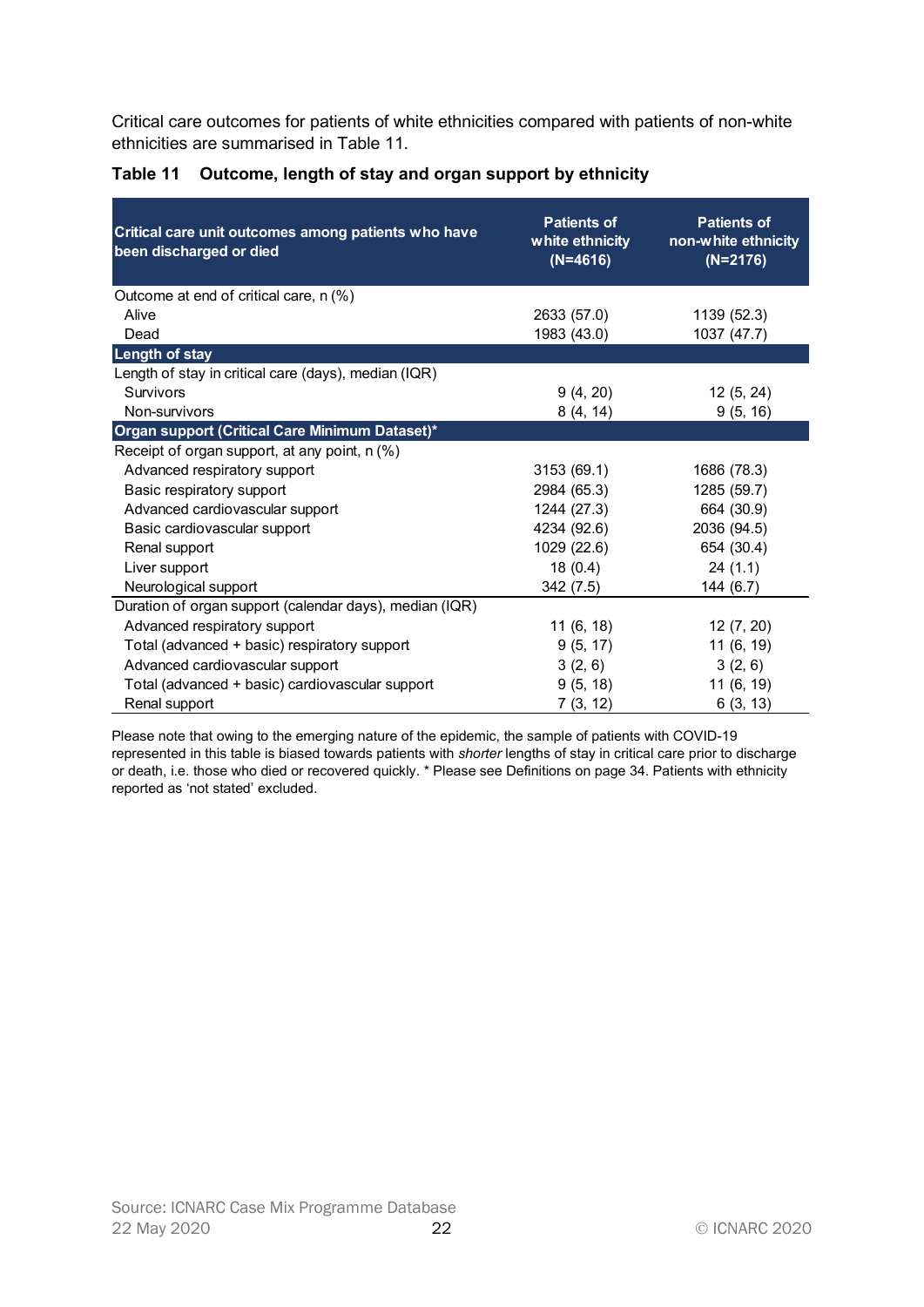# Outcomes by receipt of organ support

Figure 14 presents 30-day survival for patients critically ill with confirmed COVID-19 who received mechanical ventilation during the first 24 hours of critical care compared with patients who did not.

Critical care outcomes for patients critically ill with confirmed COVID-19 who received advanced respiratory support at any point during critical care and who received basic respiratory support only are summarised in Table 13. Critical care outcomes for patients critically ill with confirmed COVID-19 who received renal support at any point during critical care and who did not receive renal support are summarised in Table 14.



#### Figure 14 Survival and discharge by mechanical ventilation during the first 24 hours \*

\* Please see Definitions on page 34. Patients who are still in critical care are included only for the period in which they are known to have been in critical care, i.e. from their date of start of critical care until 21 May 2020. The numbers of patients available for reporting (in brackets) are the number of patients who are known to have either died or been discharged on or before that time point plus the number of patients known to have been still in critical care beyond that time point. Due to the emerging nature of the UK epidemic, the total number of patients available for reporting becomes smaller at longer lengths of follow-up. Compared with the survival statistics presented in Table 9 and Table 13, this approach makes better use of all available data, including data about patients who are still in critical care.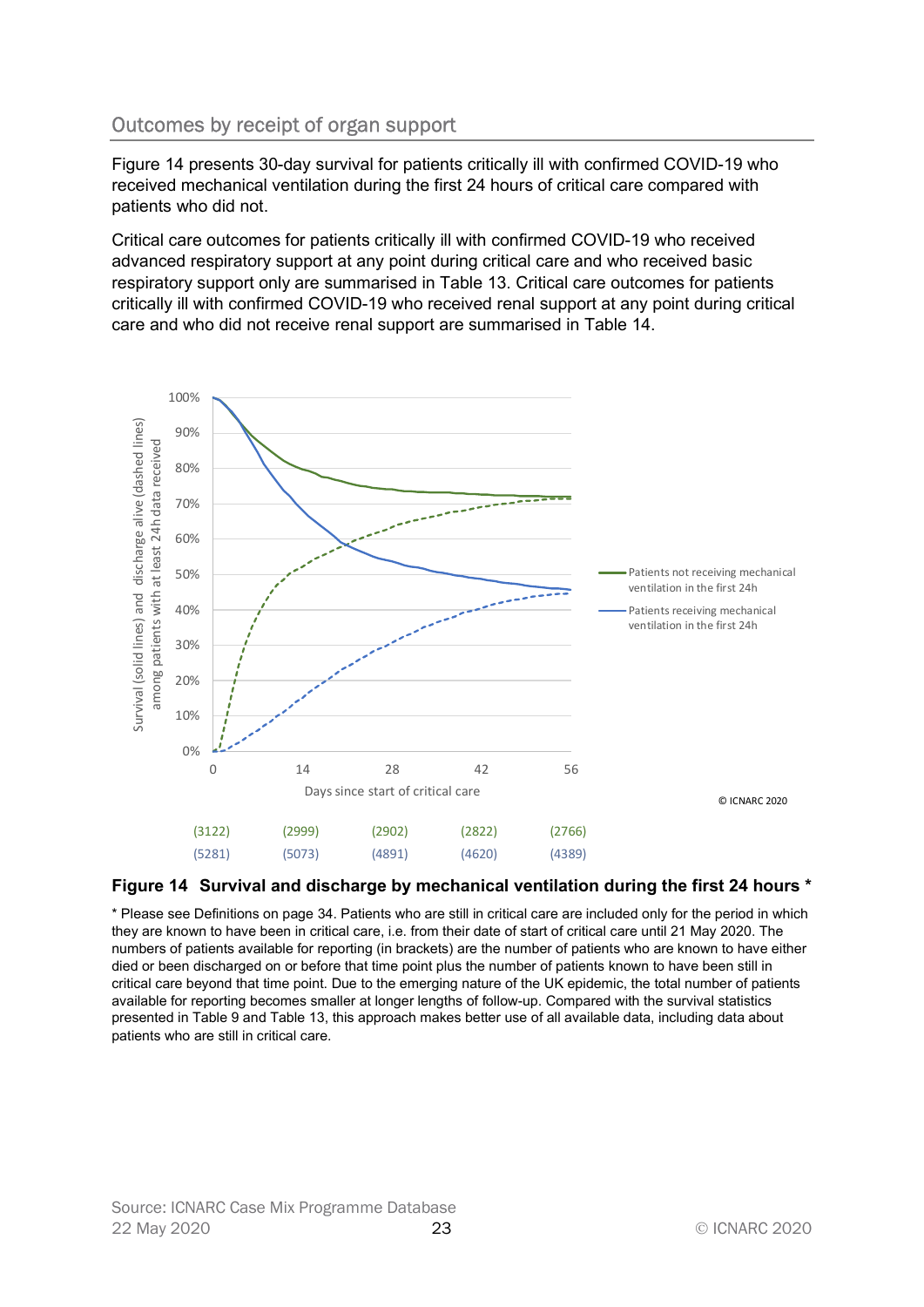| Organ support received *                                                               | Patients with COVID-19 and<br>outcome reported<br>$(N=7447)$ |                          | <b>Patients with viral</b><br>pneumonia<br>(non-COVID-19), 2017-19<br>$(N=5782)$ |
|----------------------------------------------------------------------------------------|--------------------------------------------------------------|--------------------------|----------------------------------------------------------------------------------|
|                                                                                        | <b>Discharged alive</b><br>from critical care                | Died in<br>critical care | Died in<br>critical care                                                         |
|                                                                                        | n (%)                                                        | n (%)                    | $(\%)$                                                                           |
| Any respiratory support                                                                |                                                              |                          |                                                                                  |
| Basic only                                                                             | 1500 (81.4)                                                  | 342 (18.6)               | (11.2)                                                                           |
| Advanced                                                                               | 2432 (45.6)                                                  | 2898 (54.4)              | (34.5)                                                                           |
| Any renal support                                                                      | 638 (34.3)                                                   | 1221 (65.7)              | (47.9)                                                                           |
| Combinations of advanced respiratory,<br>advanced cardiovascular and renal<br>support: |                                                              |                          |                                                                                  |
| Advanced respiratory support only                                                      | 1437 (59.5)                                                  | 980 (40.5)               | (19.4)                                                                           |
| Advanced respiratory and advanced<br>cardiovascular support only                       | 424 (37.2)                                                   | 717 (62.8)               | (41.1)                                                                           |
| Advanced respiratory and renal<br>support only                                         | 337 (40.6)                                                   | 493 (59.4)               | (39.2)                                                                           |
| Advanced respiratory, advanced<br>cardiovascular and renal support                     | 234 (24.8)                                                   | 708 (75.2)               | (60.1)                                                                           |

## Table 12 Outcome by combinations of organ support \*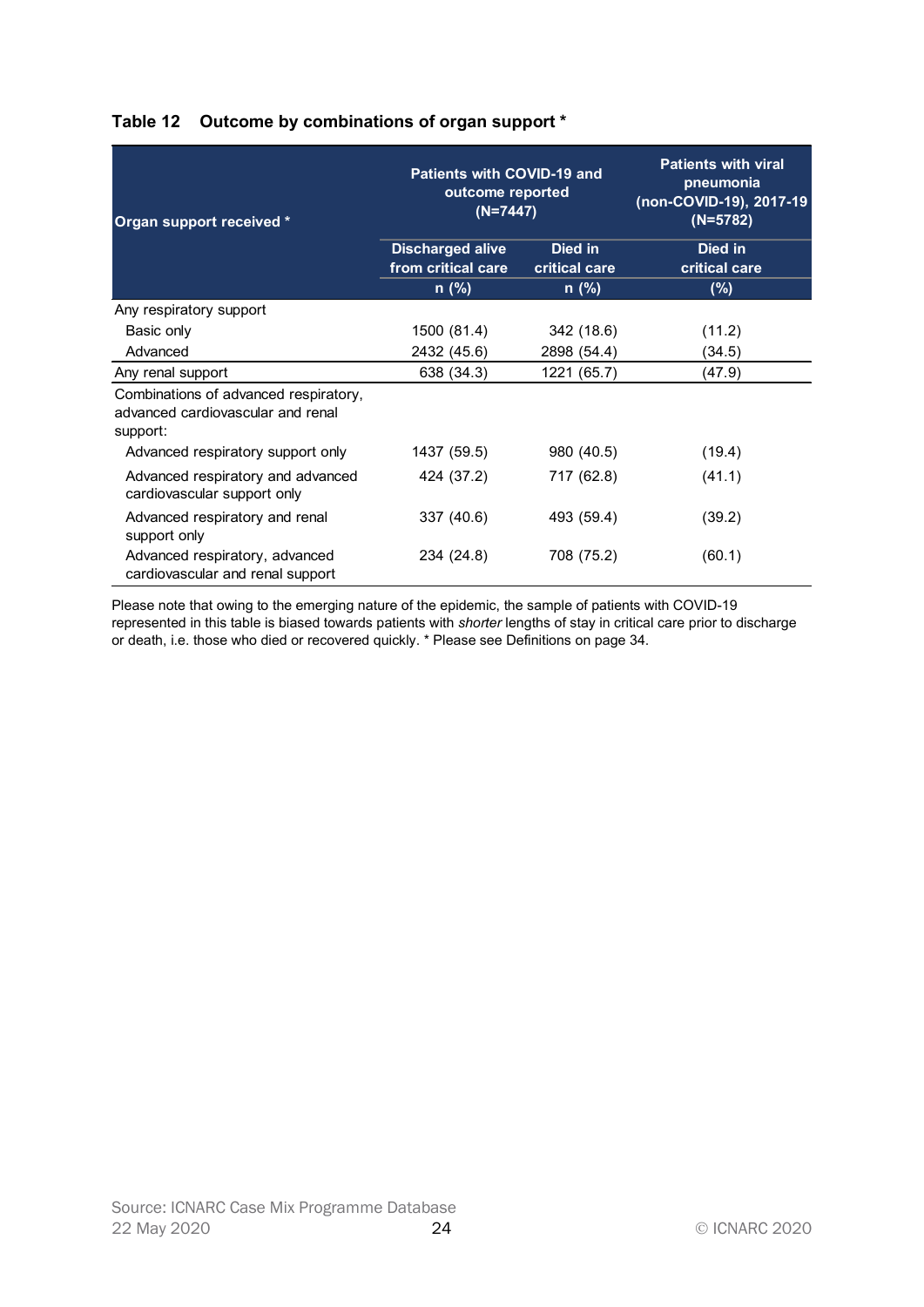#### Table 13 Outcome, length of stay and organ support by receipt of respiratory support \*

| Outcome, length of stay and organ support by receipt of respiratory<br>Table 13<br>support * |                                                                              |                                                                                |
|----------------------------------------------------------------------------------------------|------------------------------------------------------------------------------|--------------------------------------------------------------------------------|
| Critical care outcomes among patients who have<br>been discharged or died                    | <b>Patients receiving</b><br>advanced respiratory<br>support *<br>$(N=5330)$ | <b>Patients receiving</b><br>only basic respiratory<br>support *<br>$(N=1842)$ |
| Outcome at end of critical care, n (%)                                                       |                                                                              |                                                                                |
| Discharged                                                                                   | 2432 (45.6)                                                                  | 1500 (81.4)                                                                    |
| Died                                                                                         | 2898 (54.4)                                                                  | 342 (18.6)                                                                     |
| <b>Length of stay</b>                                                                        |                                                                              |                                                                                |
| Length of stay in critical care (days), median (IQR)                                         |                                                                              |                                                                                |
| Survivors                                                                                    | 18 (11, 28)                                                                  | 4(2, 6)                                                                        |
| Non-survivors                                                                                | 9(5, 16)                                                                     | 3(2, 5)                                                                        |
| Organ support (Critical Care Minimum Dataset) *                                              |                                                                              |                                                                                |
| Receipt of organ support, at any point, n (%)                                                |                                                                              |                                                                                |
| Basic respiratory support                                                                    | 2804 (52.6)                                                                  | 1842 (100.0)                                                                   |
| Advanced cardiovascular support                                                              | 2083 (39.1)                                                                  | 26(1.4)                                                                        |
| Basic cardiovascular support                                                                 | 5103 (95.8)                                                                  | 1624 (88.2)                                                                    |
| Renal support                                                                                | 1761 (33.1)                                                                  | 69 (3.7)                                                                       |
| Liver support                                                                                | 50(0.9)                                                                      | 2(0.1)                                                                         |
| Neurological support                                                                         | 504 (9.5)                                                                    | 15(0.8)                                                                        |
| Duration of organ support (calendar days), median (IQR)                                      |                                                                              |                                                                                |
| Total (advanced + basic) respiratory support                                                 | 13 (8, 21)                                                                   | 4(2, 6)                                                                        |
| Advanced cardiovascular support                                                              | 3(2, 6)                                                                      | 2(1, 4)                                                                        |
|                                                                                              |                                                                              |                                                                                |
| Total (advanced + basic) cardiovascular support                                              | 13 (8, 21)                                                                   | 4(3, 7)                                                                        |
| Renal support                                                                                | 7(3, 13)                                                                     | 3(2, 5)                                                                        |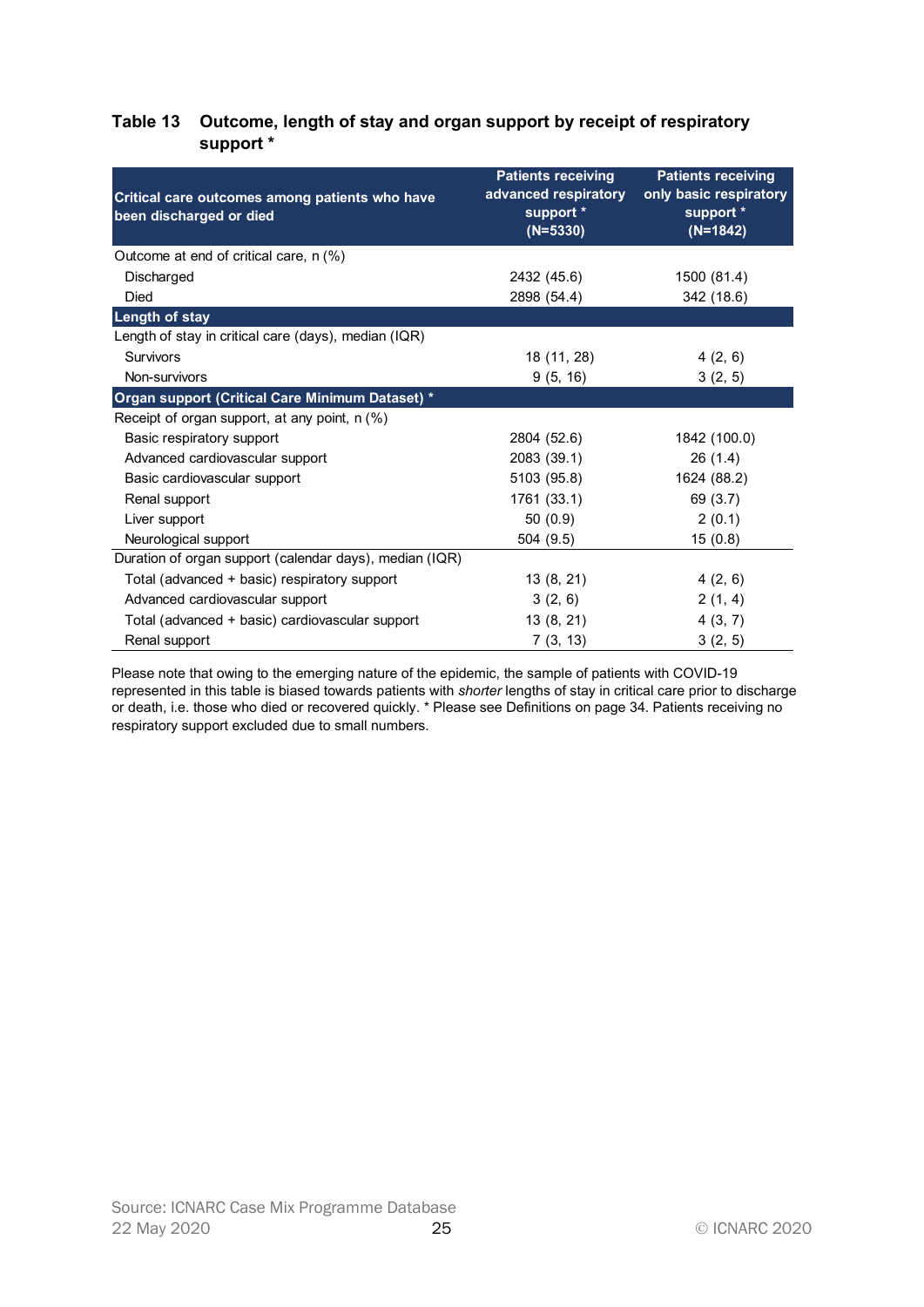| Critical care outcomes among patients who have<br>been discharged or died       | <b>Patients receiving</b><br>any renal support *<br>$(N=1848)$ | <b>Patients not</b><br>receiving any renal<br>support *<br>$(N=5495)$ |
|---------------------------------------------------------------------------------|----------------------------------------------------------------|-----------------------------------------------------------------------|
| Outcome at end of critical care, n (%)                                          | 629 (34.0)                                                     |                                                                       |
| Discharged<br>Died                                                              | 1219 (66.0)                                                    | 3449 (62.8)<br>2046 (37.2)                                            |
| <b>Length of stay</b>                                                           |                                                                |                                                                       |
| Length of stay in critical care (days), median (IQR)                            |                                                                |                                                                       |
| <b>Survivors</b>                                                                | 23 (16, 33)                                                    | 8(3, 17.5)                                                            |
| Non-survivors                                                                   | 12(7, 18)                                                      | 7(4, 12)                                                              |
| Organ support (Critical Care Minimum Dataset) *                                 |                                                                |                                                                       |
| Receipt of organ support, at any point, n (%)                                   |                                                                |                                                                       |
| Advanced respiratory support                                                    | 1761 (95.3)                                                    | 3558 (64.7)                                                           |
| Basic respiratory support                                                       | 864 (46.8)                                                     | 3774 (68.7)                                                           |
| Advanced cardiovascular support                                                 | 949 (51.4)                                                     | 1166 (21.2)                                                           |
| Basic cardiovascular support                                                    | 1773 (95.9)                                                    | 5071 (92.3)                                                           |
| Liver support                                                                   | 34(1.8)                                                        | 19(0.3)                                                               |
| Neurological support                                                            | 201 (10.9)                                                     | 319(5.8)                                                              |
| Duration of organ support (calendar days), median (IQR)                         |                                                                |                                                                       |
| Advanced respiratory support                                                    | 15 (9, 22)                                                     | 10(5, 17)                                                             |
|                                                                                 | 16(9, 23)                                                      | 8(4, 15)                                                              |
|                                                                                 |                                                                |                                                                       |
| Total (advanced + basic) respiratory support<br>Advanced cardiovascular support | 3(2, 6)                                                        | 3(1, 5)                                                               |

## Table 14 Outcome, length of stay and organ support by receipt of renal support \*

Please note that owing to the emerging nature of the epidemic, the sample of patients with COVID-19 represented in this table is biased towards patients with *shorter* lengths of stay in critical care prior to discharge or death, i.e. those who died or recovered quickly. \* Please see Definitions on page 34. Includes 119 patients requiring chronic renal replacement therapy for end stage renal disease prior to critical care; outcomes for these patients are similar.

Critical care outcomes for patients critically ill with confirmed COVID-19 who received advanced respiratory support at any point during critical care and who received basic respiratory support only across major patient subgroups are summarised in Table 15. Critical care outcomes for patients critically ill with confirmed COVID-19 who received renal support at any point during critical care and who did not receive renal support across major patient subgroups are summarised in Table 16.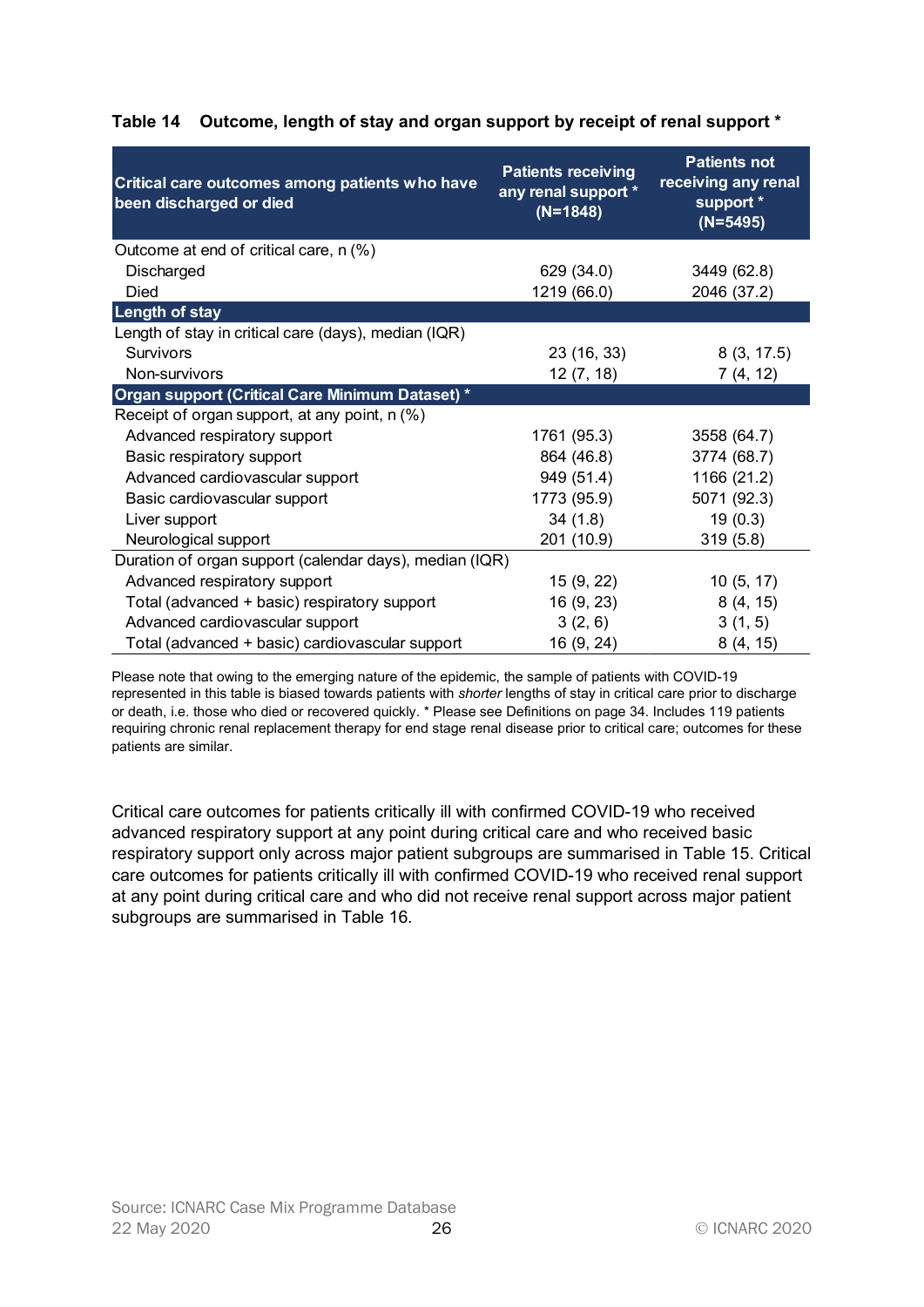| Patient                                   | <b>Patients receiving advanced</b><br>respiratory support *<br>$(N=5330)$ |                         | <b>Patients receiving only basic</b><br>respiratory support *<br>$(N=1842)$ |                      |
|-------------------------------------------|---------------------------------------------------------------------------|-------------------------|-----------------------------------------------------------------------------|----------------------|
| characteristic                            | <b>Discharged alive</b>                                                   | Died in                 | <b>Discharged alive</b>                                                     | Died in              |
|                                           | from critical care                                                        | critical care           | from critical care                                                          | critical care        |
|                                           | $n$ (%)                                                                   | n (%)                   | $n$ (%)                                                                     | $n$ (%)              |
| Age at admission (years)                  |                                                                           |                         |                                                                             |                      |
| 16-39<br>40-49                            | 264 (73.3)                                                                | 96(26.7)                | 182 (97.3)                                                                  | 5(2.7)               |
| 50-59                                     | 468 (68.4)                                                                | 216(31.6)<br>725 (47.9) | 245 (92.8)<br>431 (91.1)                                                    | 19(7.2)              |
| 60-69                                     | 788 (52.1)<br>641 (38.4)                                                  | 1030 (61.6)             | 364 (80.0)                                                                  | 42 (8.9)<br>91(20.0) |
| 70-79                                     | 253 (25.2)                                                                | 752 (74.8)              | 219 (61.9)                                                                  | 135 (38.1)           |
| $80+$                                     | 17(17.7)                                                                  | 79 (82.3)               | 58 (53.7)                                                                   | 50(46.3)             |
| Sex                                       |                                                                           |                         |                                                                             |                      |
| Female                                    | 738 (50.4)                                                                | 725 (49.6)              | 505 (82.5)                                                                  | 107 (17.5)           |
| Male                                      | 1694 (43.8)                                                               | 2171 (56.2)             | 995 (80.9)                                                                  | 235(19.1)            |
| Ethnicity                                 |                                                                           |                         |                                                                             |                      |
| White                                     | 1455 (46.1)                                                               | 1698 (53.9)             | 1045 (80.5)                                                                 | 253 (19.5)           |
| Mixed                                     | 27(36.0)                                                                  | 48 (64.0)               | 21(87.5)                                                                    | 3(12.5)              |
| Asian                                     | 315(41.2)                                                                 | 449 (58.8)              | 159 (77.6)                                                                  | 46 (22.4)            |
| <b>Black</b>                              | 230 (44.7)                                                                | 285 (55.3)              | 89 (84.8)                                                                   | 16 (15.2)            |
| Other                                     | 174 (52.4)                                                                | 158 (47.6)              | 76 (91.6)                                                                   | 7(8.4)               |
|                                           | Index of Multiple Deprivation (IMD) quintile                              |                         |                                                                             |                      |
| 1 (least deprived)                        | 357 (47.2)                                                                | 400 (52.8)              | 241 (81.1)                                                                  | 56 (18.9)            |
| 2                                         | 394 (46.1)                                                                | 461 (53.9)              | 257 (82.6)                                                                  | 54 (17.4)            |
| 3                                         | 466 (46.6)                                                                | 534 (53.4)              | 274 (82.0)                                                                  | 60(18.0)             |
|                                           | 575 (43.3)                                                                | 753 (56.7)              | 323 (83.0)                                                                  | 66 (17.0)            |
| 5 (most deprived)                         | 594 (45.5)                                                                | 712 (54.5)              | 372 (78.2)                                                                  | 104(21.8)            |
| Body mass index                           |                                                                           |                         |                                                                             |                      |
| $25$                                      | 564 (45.7)                                                                | 669 (54.3)              | 359 (80.7)                                                                  | 86 (19.3)            |
| $25 - 30$                                 | 770 (42.5)                                                                | 1043 (57.5)             | 479 (81.9)                                                                  | 106 (18.1)           |
| $30 - 40$                                 | 795 (50.0)                                                                | 795 (50.0)              | 411 (83.5)                                                                  | 81 (16.5)            |
| $40+$                                     | 192 (50.1)                                                                | 191 (49.9)              | 134 (81.7)                                                                  | 30(18.3)             |
| Assistance required with daily activities |                                                                           |                         |                                                                             |                      |
| No                                        | 2239 (46.3)                                                               | 2601 (53.7)             | 1329 (85.6)                                                                 | 224 (14.4)           |
| Yes                                       | 147 (38.1)                                                                | 239 (61.9)              | 142 (57.7)                                                                  | 104 (42.3)           |
| Any very severe comorbidities *           |                                                                           |                         |                                                                             |                      |
| No                                        | 2304 (46.6)                                                               | 2638 (53.4)             | 1345 (84.3)                                                                 | 251 (15.7)           |
| Yes                                       | 96 (30.9)                                                                 | 215(69.1)               | 129 (62.3)                                                                  | 78 (37.7)            |

## Table 15 Outcome by receipt of respiratory support \* and patient characteristics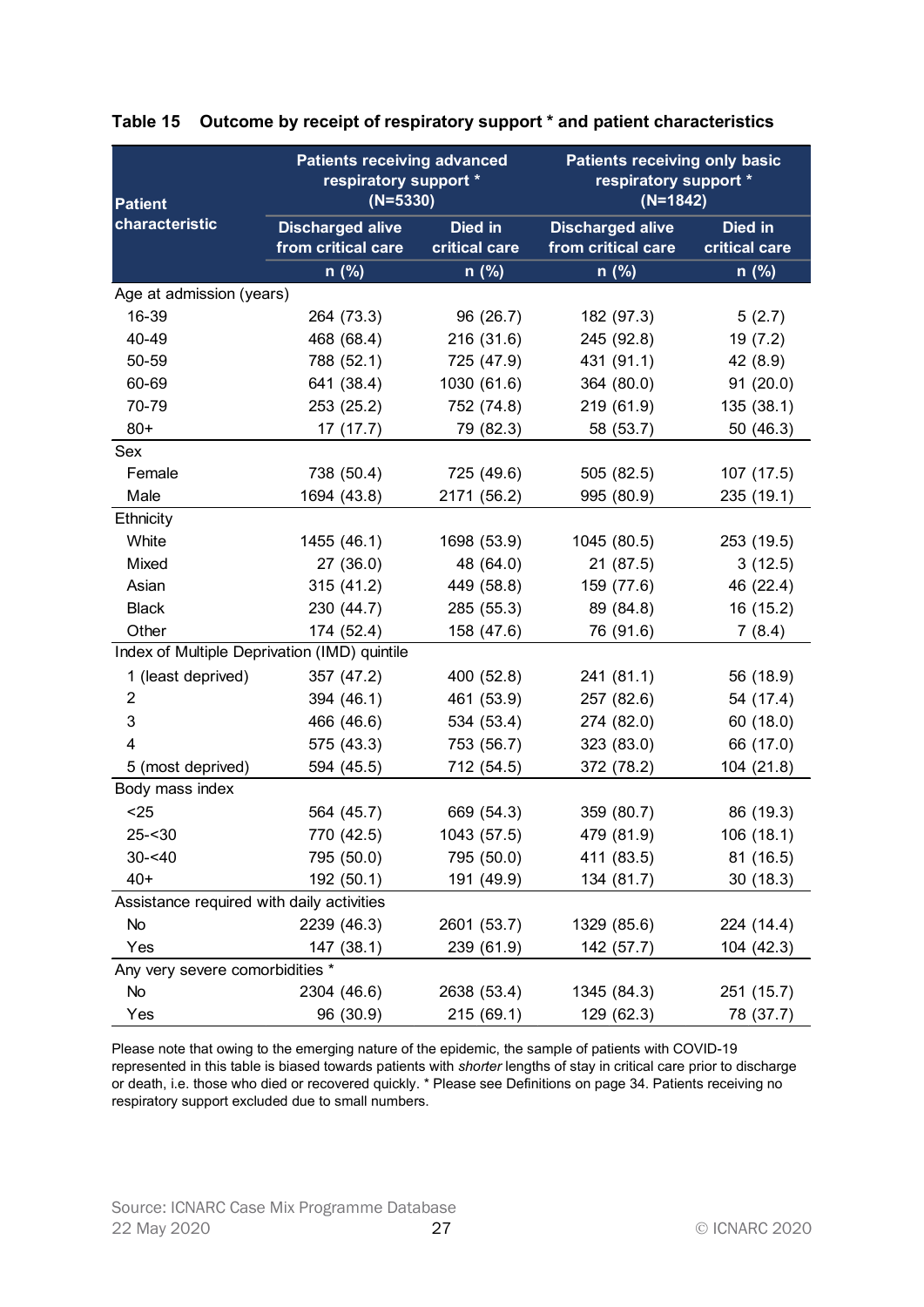| Patient                                      | <b>Patients receiving any renal</b><br>support *<br>$(N=1848)$ |               | Patients not receiving any renal<br>support *<br>$(N=5495)$ |               |
|----------------------------------------------|----------------------------------------------------------------|---------------|-------------------------------------------------------------|---------------|
| characteristic                               | <b>Discharged alive</b><br>from critical care                  | Died in       | <b>Discharged alive</b>                                     | Died in       |
|                                              |                                                                | critical care | from critical care                                          | critical care |
|                                              | $n$ (%)                                                        | n (%)         | $n$ (%)                                                     | $n$ (%)       |
| Age at admission (years)                     |                                                                |               |                                                             |               |
| 16-39                                        | 45 (52.9)                                                      | 40 (47.1)     | 428 (87.3)                                                  | 62 (12.7)     |
| 40-49                                        | 143 (60.9)                                                     | 92(39.1)      | 591 (80.7)                                                  | 141 (19.3)    |
| 50-59                                        | 204 (37.9)                                                     | 334 (62.1)    | 1049 (70.6)                                                 | 437 (29.4)    |
| 60-69                                        | 161 (26.2)                                                     | 454 (73.8)    | 873 (56.3)                                                  | 679 (43.8)    |
| 70-79                                        | 70 (20.0)                                                      | 280 (80.0)    | 428 (41.0)                                                  | 616 (59.0)    |
| $80+$                                        | 6(24.0)                                                        | 19 (76.0)     | 79 (41.6)                                                   | 111(58.4)     |
| Sex                                          |                                                                |               |                                                             |               |
| Female                                       | 154 (37.8)                                                     | 253 (62.2)    | 1154 (66.3)                                                 | 587 (33.7)    |
| Male                                         | 475 (33.0)                                                     | 965 (67.0)    | 2295 (61.2)                                                 | 1458 (38.8)   |
| Ethnicity                                    |                                                                |               |                                                             |               |
| White                                        | 358 (34.8)                                                     | 671 (65.2)    | 2237 (63.4)                                                 | 1294 (36.6)   |
| Mixed                                        | 6(37.5)                                                        | 10(62.5)      | 43 (51.2)                                                   | 41 (48.8)     |
| Asian                                        | 85 (30.6)                                                      | 193 (69.4)    | 406 (57.0)                                                  | 306 (43.0)    |
| <b>Black</b>                                 | 96 (37.9)                                                      | 157 (62.1)    | 234 (61.3)                                                  | 148 (38.7)    |
| Other                                        | 34 (31.8)                                                      | 73 (68.2)     | 225 (70.8)                                                  | 93 (29.2)     |
| Index of Multiple Deprivation (IMD) quintile |                                                                |               |                                                             |               |
| 1 (least deprived)                           | 102(41.3)                                                      | 145 (58.7)    | 512(62.1)                                                   | 313 (37.9)    |
| 2                                            | 91(32.7)                                                       | 187 (67.3)    | 582 (63.5)                                                  | 335 (36.5)    |
| 3                                            | 135 (38.9)                                                     | 212(61.1)     | 625 (61.7)                                                  | 388 (38.3)    |
|                                              | 138 (28.5)                                                     | 346 (71.5)    | 799 (62.6)                                                  | 478 (37.4)    |
| 5 (most deprived)                            | 151 (32.7)                                                     | 311 (67.3)    | 857 (62.7)                                                  | 509 (37.3)    |
| Body mass index                              |                                                                |               |                                                             |               |
| $25$                                         | 131 (32.8)                                                     | 268 (67.2)    | 844 (63.0)                                                  | 496 (37.0)    |
| $25 - 30$                                    | 173 (28.3)                                                     | 439 (71.7)    | 1116 (60.9)                                                 | 716 (39.1)    |
| $30 - 40$                                    | 247 (40.6)                                                     | 362 (59.4)    | 991 (65.6)                                                  | 520 (34.4)    |
| $40+$                                        | 56 (39.4)                                                      | 86 (60.6)     | 277 (67.2)                                                  | 135 (32.8)    |
| Assistance required with daily activities    |                                                                |               |                                                             |               |
| No                                           | 574 (33.9)                                                     | 1117 (66.1)   | 3109 (64.3)                                                 | 1726 (35.7)   |
| Yes                                          | 46 (34.3)                                                      | 88 (65.7)     | 270 (51.0)                                                  | 259 (49.0)    |
| Any very severe comorbidities *              |                                                                |               |                                                             |               |
| No                                           | 556 (33.6)                                                     | 1100 (66.4)   | 3210 (63.9)                                                 | 1812 (36.1)   |
| Yes                                          | 68 (38.0)                                                      | 111 (62.0)    | 181 (49.9)                                                  | 182 (50.1)    |

#### Table 16 Outcome by receipt of renal support \* and patient characteristics

Please note that owing to the emerging nature of the epidemic, the sample of patients with COVID-19 represented in this table is biased towards patients with shorter lengths of stay in critical care prior to discharge or death, i.e. those who died or recovered quickly. \* Please see Definitions on page 34. Includes 119 patients requiring chronic renal replacement therapy for end stage renal disease prior to critical care; outcomes for these patients are similar.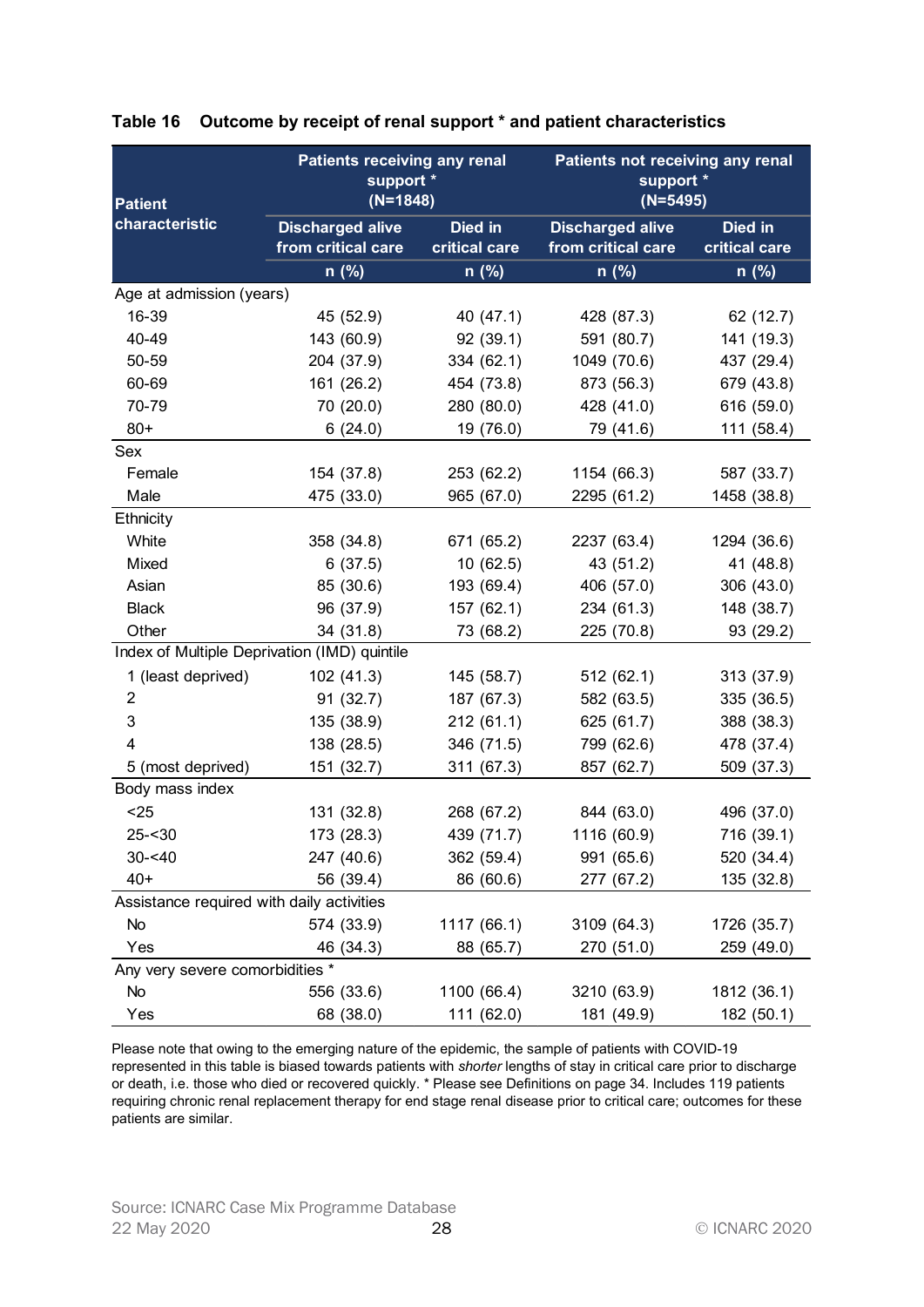## Multivariable analyses

Patient population:

- A multivariable Cox proportional hazards regression model was developed based solely on available data from patients critically ill with confirmed COVID-19 with a start of critical care between 1 March and 21 April 2020.
- All patients were followed up for a minimum of 7 days, and outcomes were censored at 30 days following the start of critical care. Patients discharged alive from hospital within 30 days, and those ending critical care within 30 days with missing hospital outcome were assumed to survive to 30 days.
- Patients either with a duration of critical care of less than 24 hours or with no data recorded for any core physiology (temperature, systolic blood pressure, heart rate or respiratory rate) were excluded.

Prognostic factors:

- Prognostic factors were selected, a priori, based on established relationships with outcome for critically ill patients and on emerging information from the COVID-19 pandemic.
- Continuous prognostic factors were assessed for non-linearity using restricted cubic splines with up to five knots.
- Missing data were imputed using fully conditional specification (with models fitted in ten multiply imputed datasets and results combined).

#### Results:

- Of 6989 patients, 58 had a duration of critical care of less than 24 hours and 595 had no data recorded for any core physiology; a cohort of 6336 patients were included in the model.
- The results of the multivariable modelling are presented in Figure 15, Figure 16 and Figure 17.

Explanation:

- The figures present the hazard ratio (solid lines or points) for values of each prognostic factor compared with a reference value (as indicated).
- A hazard ratio is a measure of how much more or less likely the event (death) is to occur.

For example, a patient aged 70 has a hazard ratio of approximately 2 compared with a patient aged 60; this means that they are twice as likely to die within 30 days of the start of critical care. In contrast, a patient aged 40 has a hazard ratio of approximately 0.5 compared with a patient aged 60; this means that they are half as likely to die within 30 days of the start of critical care. A hazard ratio of 1 means that the risk of death is the same.

 The hazard ratios indicate the association between each prognostic factor and the outcome adjusted for the effect of all the other variables in the model.

For example, the hazard ratio for dependency is adjusted for patients with dependency being older on average than those without dependency.

 The estimated hazard ratios are shown with 95% confidence intervals (as dashed lines or vertical spikes) indicating a range of possible values for the hazard ratio that will include the true value 19 times out of 20.

A manuscript reporting the full details of the modelling is being prepared for publication.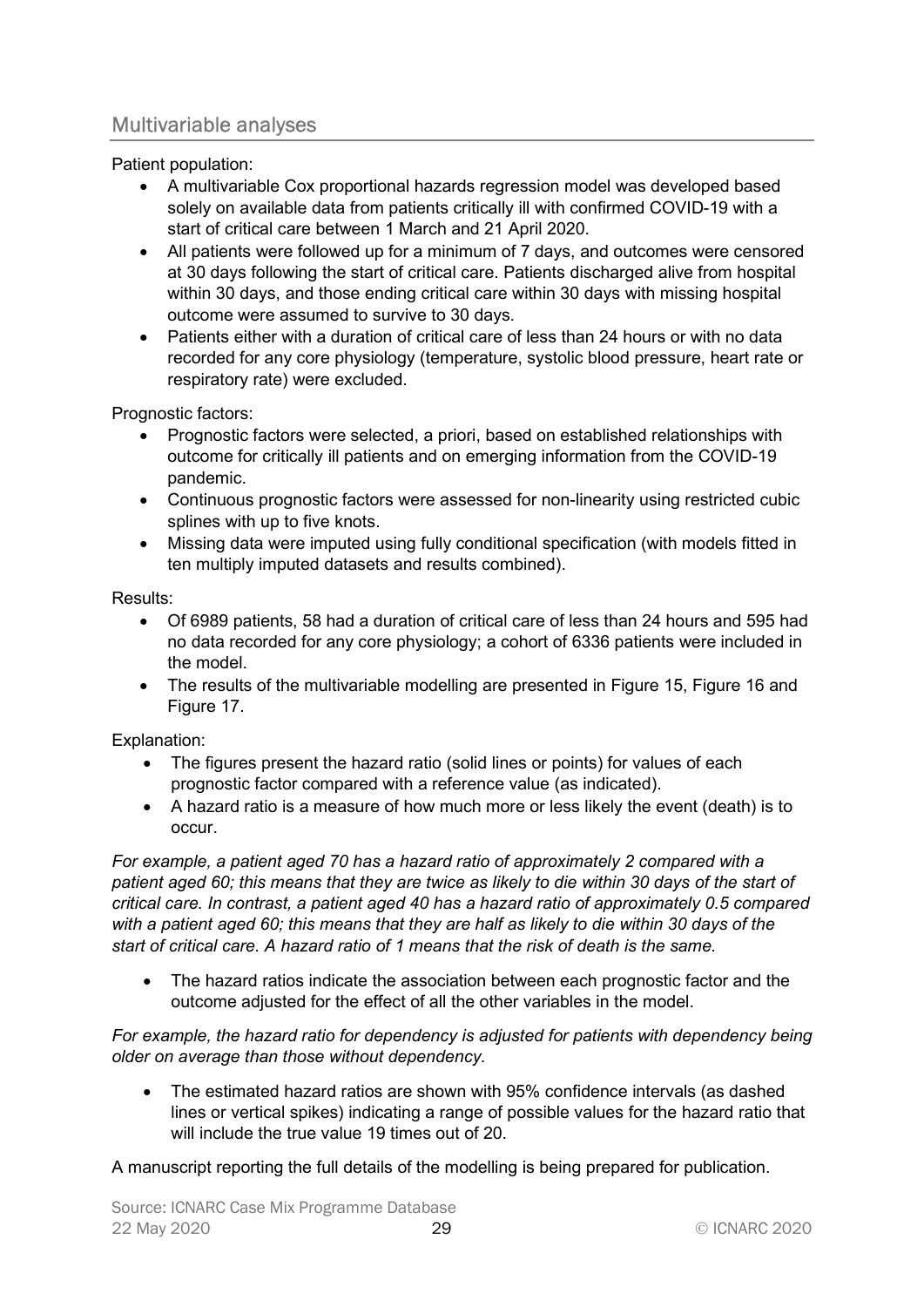

Figure 15 Hazard ratios and 95% confidence intervals from Cox proportional hazards regression model for death within 30 days following start of critical care: demographics and medical history

Please note that hazard ratios (HR) are reported relative to the median value for age (60 years) and the threshold for defining obesity for body mass index (30 kg/m<sup>2</sup>). Immunocompromised includes the conditions as defined on page 34 and also metastatic disease and haematological malignancy.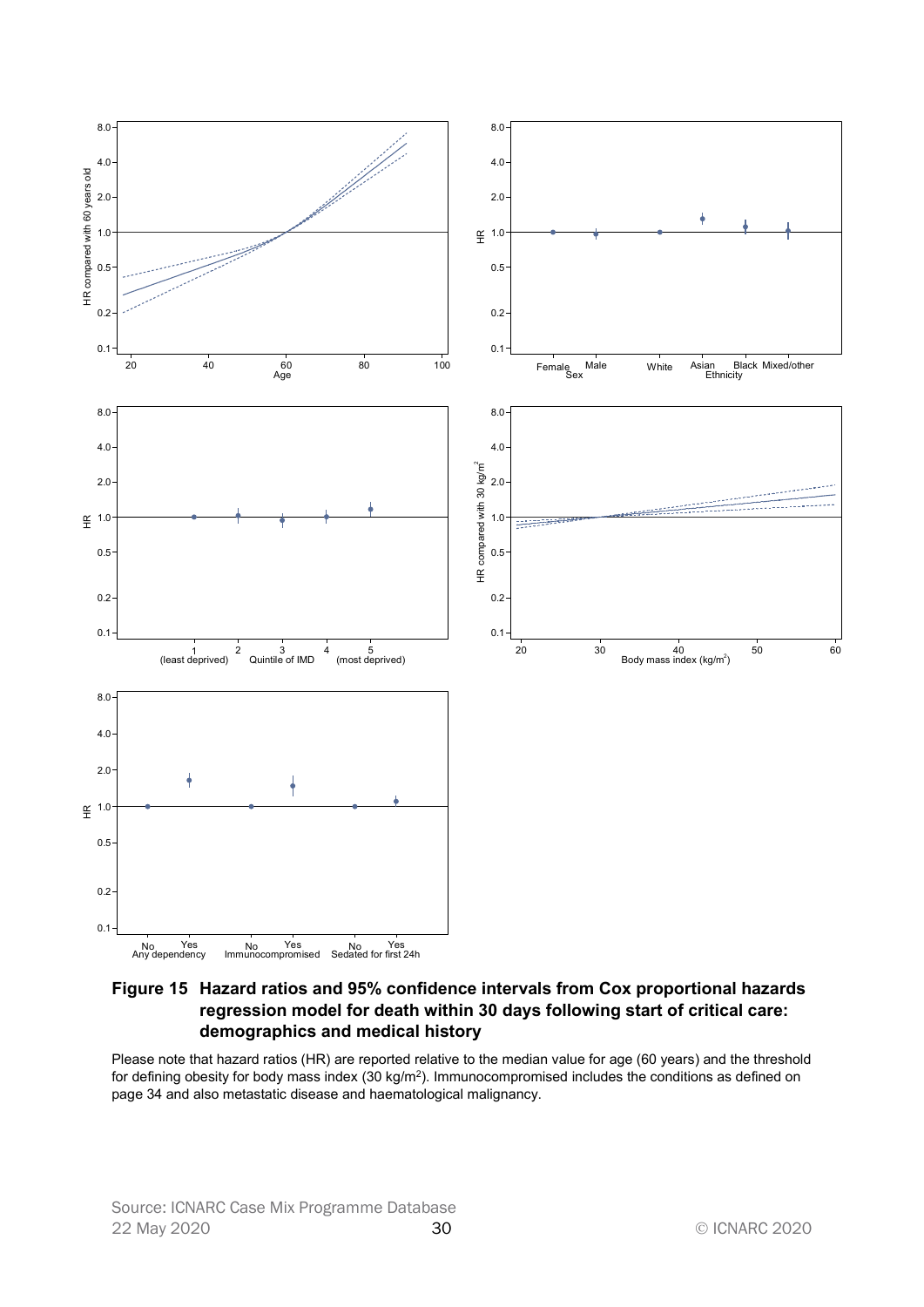

Figure 16 Hazard ratios and 95% confidence intervals from Cox proportional hazards regression model for death within 30 days following start of critical care: physiology (1)

Please note that hazard ratios (HR) are reported relative to the median value for each physiological parameter (as indicated on the y-axis) except for PaO2/FiO2 which is reported relative to the threshold for defining ARDS (26.7 kPa).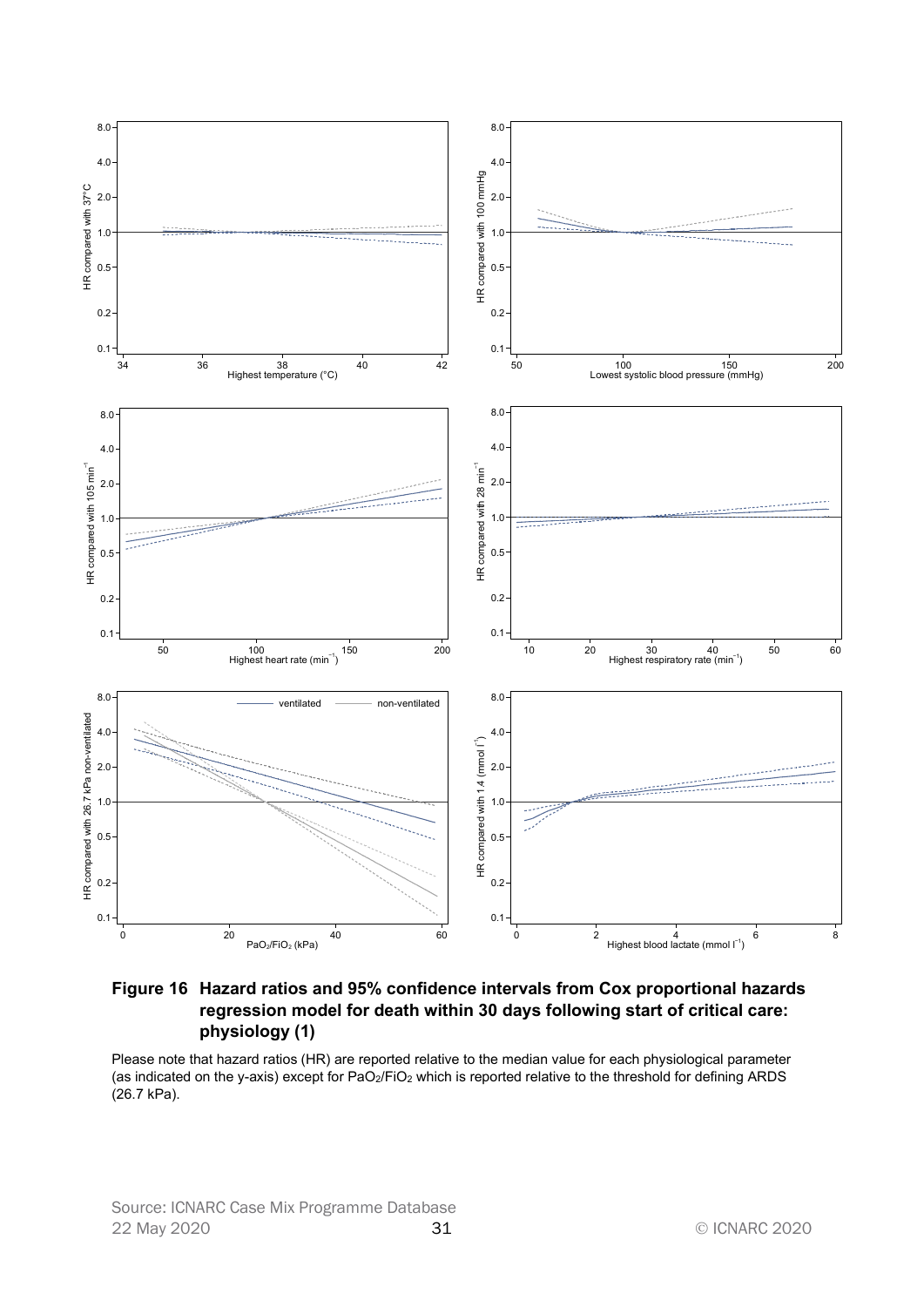

#### Figure 17 Hazard ratios and 95% confidence intervals from Cox proportional hazards regression model for death within 30 days following start of critical care: physiology (2)

Please note that hazard ratios (HR) are reported relative to the median value for each physiological parameter (as indicated on the y-axis).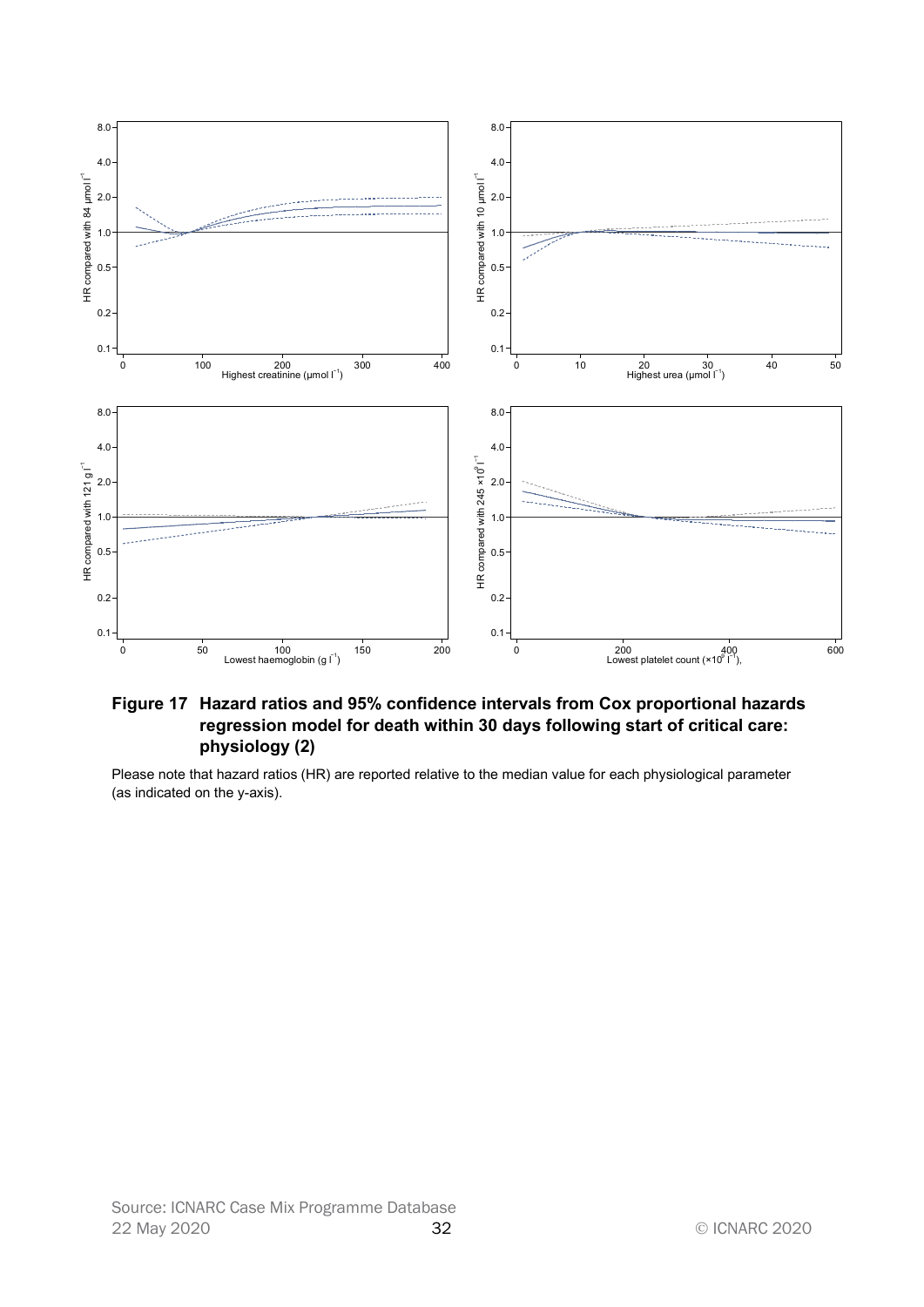# Data completeness

## Table 17 Data completeness of key variables

| Completeness of key variables is summarised in Table 17. |             |
|----------------------------------------------------------|-------------|
| Table 17<br>Data completeness of key variables           |             |
| Variable                                                 | N missing % |
| 24h variables (N=9026)                                   |             |
| NHS number (used to combine transfers and readmissions)  | 223(2.5)    |
| Age                                                      | 5(0.1)      |
| Sex                                                      | 4(0.0)      |
| Currently or recently pregnant                           | $8(1.3)$ †  |
| Ethnicity                                                | 841 (9.3)   |
| Index of Multiple Deprivation                            | 169 (1.9)   |
| <b>BMI</b>                                               | 682 (7.6)   |
| Prior dependency *                                       | 325(3.6)    |
| Very severe comorbidities                                | 249(2.8)    |
| Prior hospital length of stay                            | 19(0.2)     |
| CPR within previous 24h                                  | 92(1.0)     |
| Mechanical ventilation during the first 24h *            | 593 (6.6)   |
| <b>APACHE II Score</b>                                   | 374 (4.1)   |
| PaO2/FiO2 ratio                                          | 922 (10.2)  |
| Outcome variables (N=7447)                               |             |
| Length of stay in critical care                          | 53 $(0.7)$  |
| Advanced respiratory support *                           | 93(1.2)     |
| Basic respiratory support *                              | 87(1.2)     |
| Advanced cardiovascular support *                        | 97(1.3)     |
| Basic cardiovascular support *                           | 83(1.1)     |
| Renal support *                                          | 104(1.4)    |
| Liver support *                                          | 114(1.5)    |
| Neurological support *                                   | 114(1.5)    |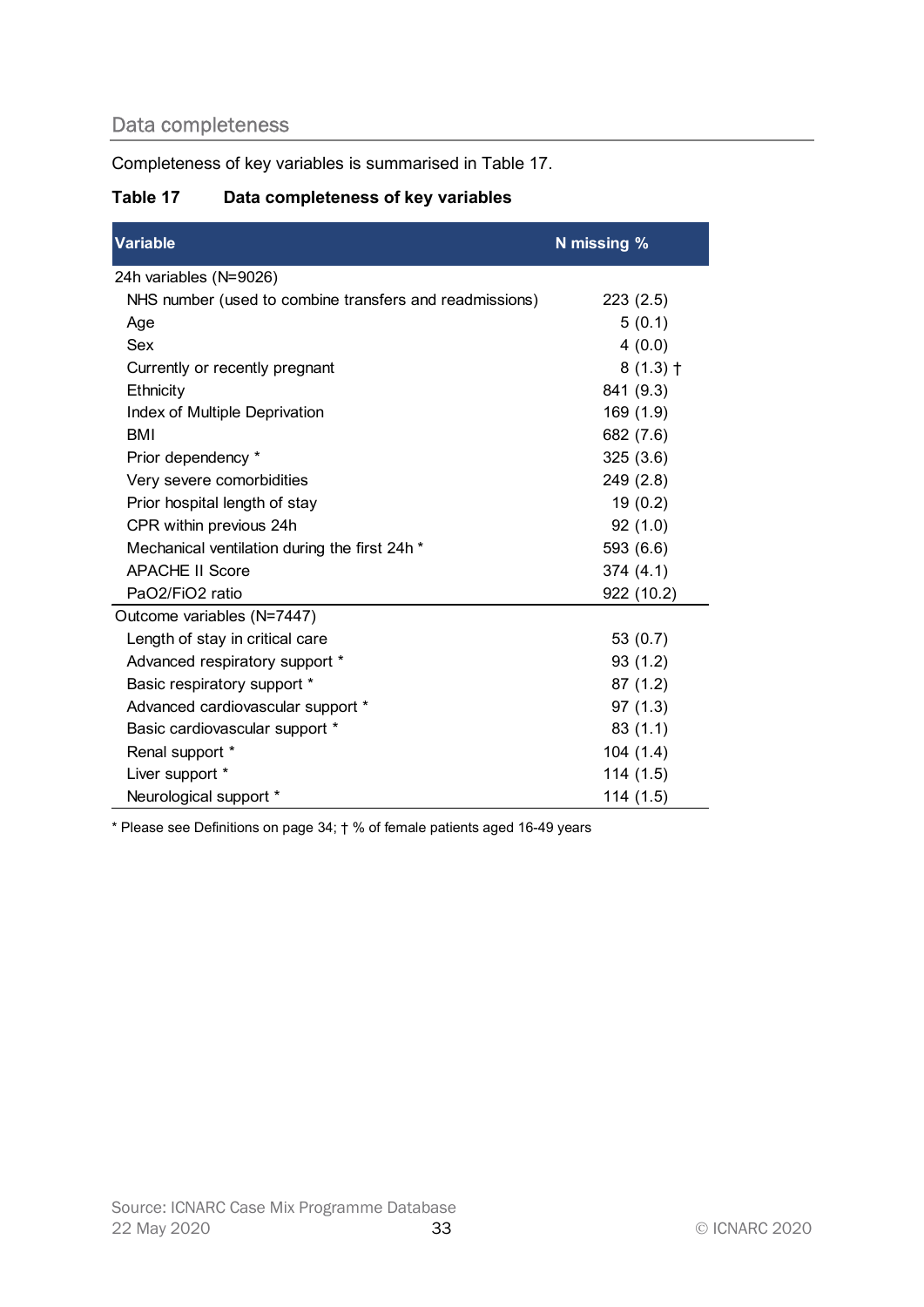## **Definitions**

Patients are classified as either:

- Notification only received: ICNARC has received a notification of the patient's admission to critical care but has not received any patient data from the first 24 hours or beyond
- 24h data only received: ICNARC has received patient data relating to the first 24 hours in critical care but has not yet been notified of the patient's critical care outcome
- Outcome data received: ICNARC has received submission of data relating to the patient's critical care outcome (e.g. survival, length of stay, duration of organ support) (Please note: to ensure that data are as complete and up-to-date as possible, we have begun transitioning to allow units to submit a reduced set of minimum outcome data, less than is ordinarily included in the full Case Mix Programme)
- Hospital outcome data received: Data have been updated with outcomes at ultimate discharge from hospital (Please note: this data is currently limited for patients with COVID-19 and not included in this report)

Index of Multiple Deprivation (IMD) is based on the patient's usual residential postcode (assigned at the level of Lower Layer Super Output Area) according to:

- English Index of Multiple Deprivation 2019 for postcodes in England
- Welsh Index of Multiple Deprivation 2019 for postcodes in Wales
- Northern Ireland Multiple Deprivation Measure 2017 for postcodes in Northern Ireland

Body mass index is calculated as the weight in kilograms divided by the height in metres squared. Weight and height values may have been measured or estimated.

Very severe comorbidities must have been evident within the six months prior to critical care and documented at or prior to critical care:

- Cardiovascular: symptoms at rest
- Respiratory: shortness of breath with light activity or home ventilation
- Renal: renal replacement therapy for end-stage renal disease
- Liver: biopsy-proven cirrhosis, portal hypertension or hepatic encephalopathy
- Metastatic disease: distant metastases
- Haematological malignancy: acute or chronic leukaemia, multiple myeloma or lymphoma
- Immunocompromise: chemotherapy, radiotherapy or daily high dose steroid treatment in previous six months, HIV/AIDS or congenital immune deficiency

Mechanical ventilation during the first 24 hours was identified by the recording of a ventilated respiratory rate, indicating that all or some of the breaths or a portion of the breaths (pressure support) were delivered by a mechanical device. This usually indicates invasive ventilation; BPAP (bilevel positive airway pressure) would meet this definition but CPAP (continuous positive airway pressure) does not.